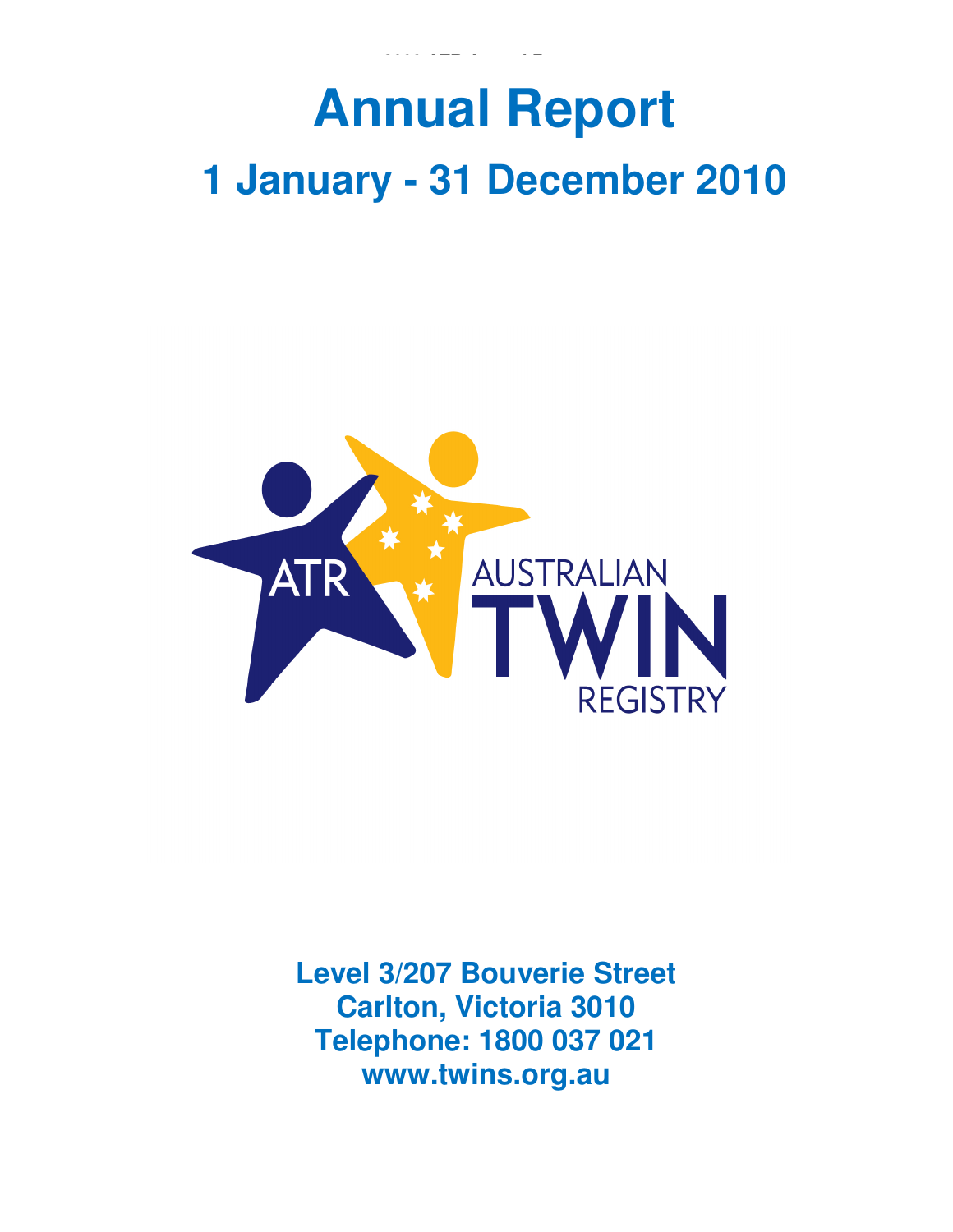# **TABLE OF CONTENTS**

| <b>ATR OVERVIEW.</b>                  |  |
|---------------------------------------|--|
|                                       |  |
|                                       |  |
|                                       |  |
|                                       |  |
|                                       |  |
|                                       |  |
|                                       |  |
|                                       |  |
|                                       |  |
|                                       |  |
|                                       |  |
|                                       |  |
|                                       |  |
|                                       |  |
|                                       |  |
|                                       |  |
|                                       |  |
|                                       |  |
|                                       |  |
|                                       |  |
|                                       |  |
|                                       |  |
|                                       |  |
|                                       |  |
|                                       |  |
|                                       |  |
|                                       |  |
|                                       |  |
|                                       |  |
|                                       |  |
|                                       |  |
|                                       |  |
|                                       |  |
|                                       |  |
|                                       |  |
| <b>Appendix 1: Researcher Reports</b> |  |
| Appendix 2: Publications List (2010)  |  |
|                                       |  |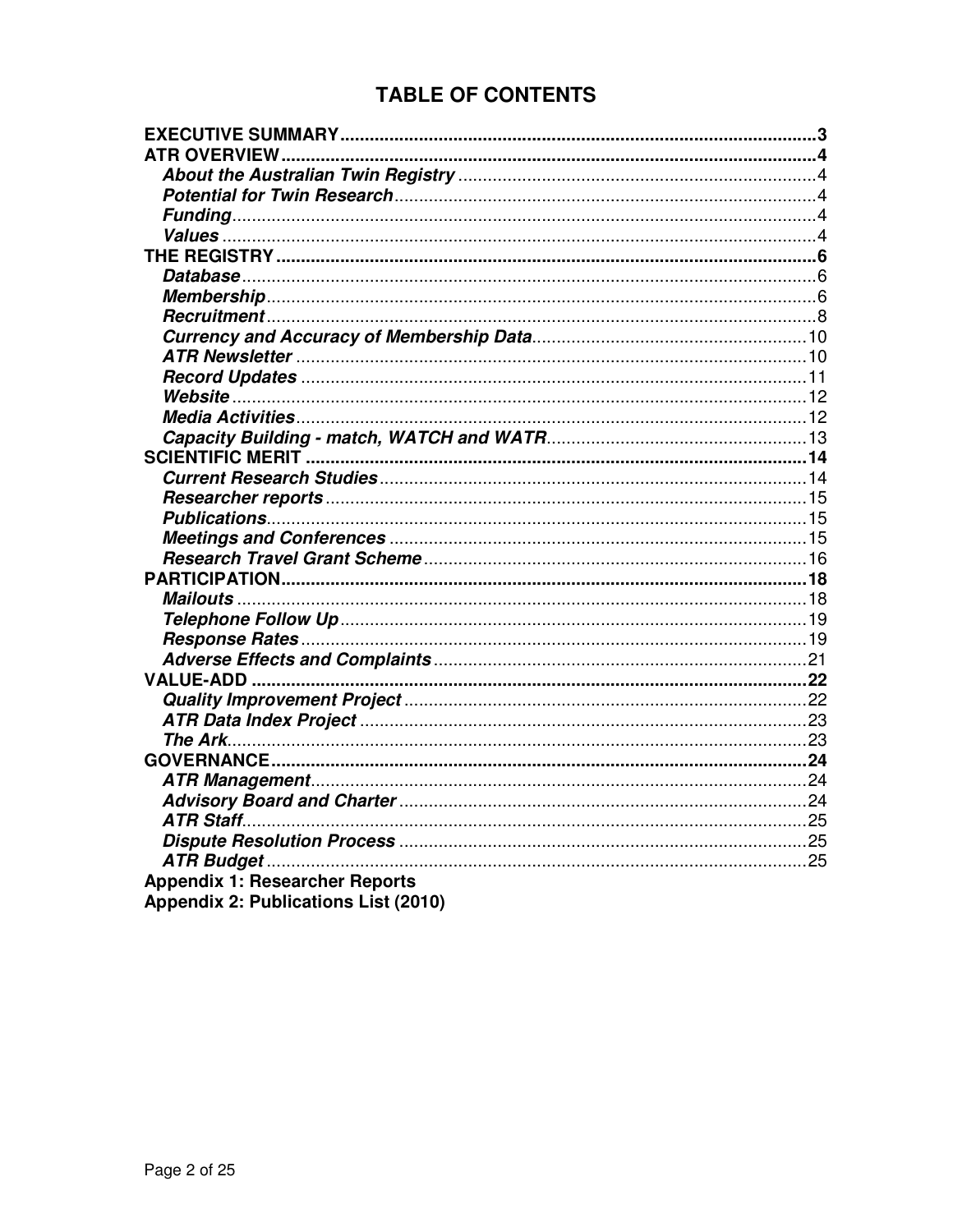# **EXECUTIVE SUMMARY**

### **Welcome to the 2010 Annual Report of the Australian Twin Registry (ATR)**

With every annual report, the ATR presents members and researchers with a summary of the major achievements, activities and research developments of the Registry. The 2010 Annual Report presents this summary and also inaugurates a new format, that of a calendaryear timetable. The 2010 reporting period covers the first year of the renewed Enabling Grant (2010 – 2014) from the National Health and Medical Research Council (NHMRC) that funds the ATR.

The ATR's Vision is to "**realise the full potential of research involving twins to improve the health and wellbeing of all Australians"** and 2010 saw the ATR taking significant strides towards achieving that vision.

### **Highlights and Achievements for 2010**

- For the third consecutive year the number of research studies actively supported by the ATR increased to a record 78. This resulted in 17,677 mailed approaches to participants and required 1,659 hours of telephone follow-up.
- ATR Membership numbers grew, in line with the goal set in the Enabling Grant, as 1,178 twins and triplets were added to the Registry.
- The research benefits enabled by the ATR were significant, with 37 peerreviewed articles based on ATR-related studies published, as well as 3 book chapters and 18 abstracts and posters.
- The ATR participated in the 13<sup>th</sup> Triennial International Congress on Twin Studies (ICTS) held in Seoul, South Korea, which provided attendees with an international connection to researchers, multiple birth organizations around the world and international best practices.
- The ATR participated in the  $38<sup>th</sup>$  Australian Multiple Birth Association (AMBA) National Convention in Melbourne, a popular event that attracts many delegates from the multiple birth community across Australia and enables AMBA to gather the most current information on issues and products impacting the twin community. Participation of ATR in the AMBA National Convention strengthened the close relationship between the Registry and AMBA and also increases awareness of the ATR brand amongst the twin community.

Overall, 2010 has been filled with significant success in all areas of interest for the ATR, including research, funding and Registry growth. The outlook for 2011 is also busy and promises further progress.

### **Outlook for 2011**

- The ATR will review and enhance the range and quality of services that it currently provides to the research community, optimising the ATR's ability to support research that has the potential to contribute to the health and wellbeing of Australians.
- The ATR will develop and implement a marketing initiative aimed at increasing the number of twins registered as members with the ATR, thus increasing the pool of members potentially available to participate in research studies.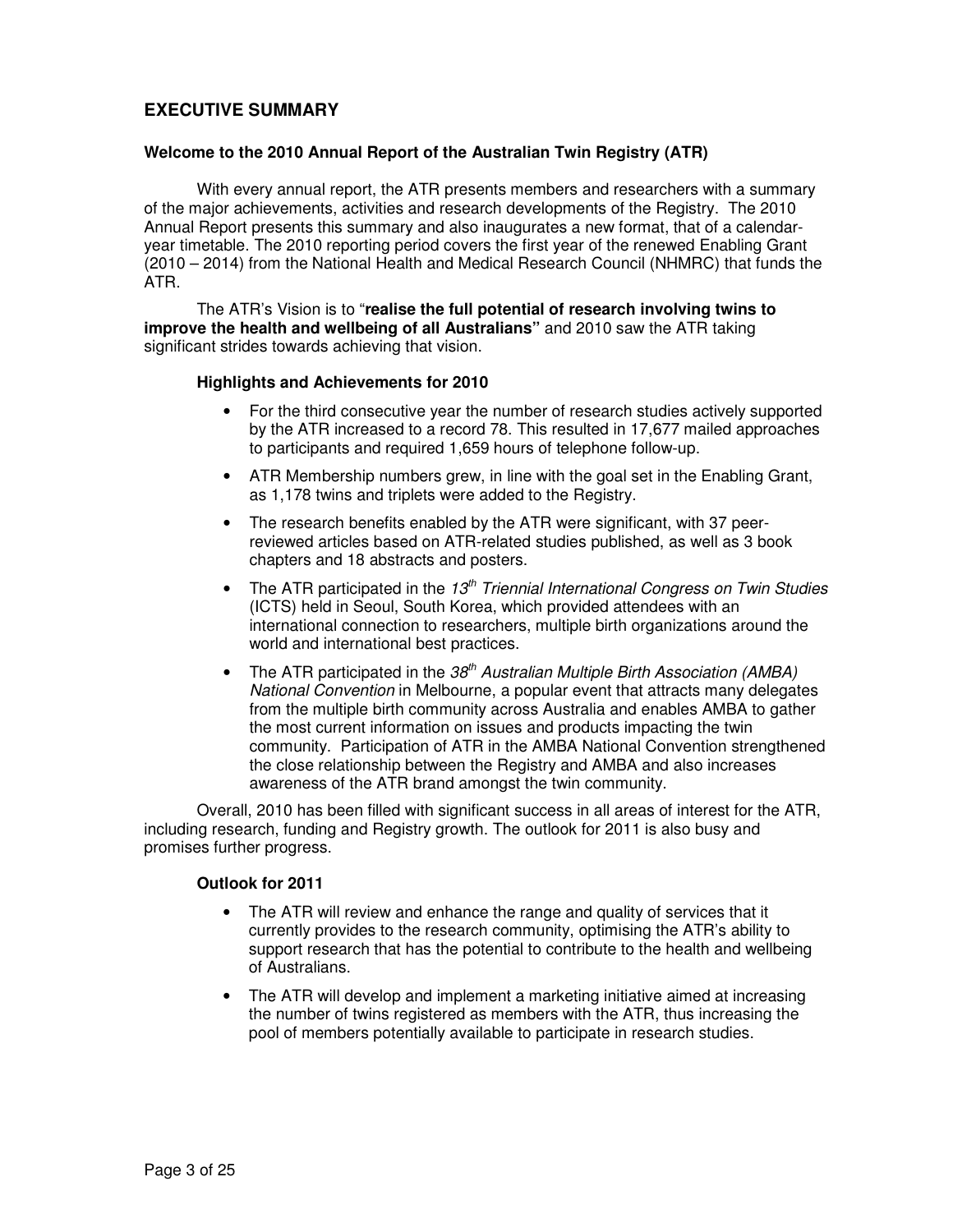# **ATR OVERVIEW**

### **About the Australian Twin Registry**

Established in 1981, the ATR is a national volunteer register of twins interested in contributing to research studies.

The primary goal of the ATR is to facilitate and support research studies involving twins.

In 2010, the ATR maintained information on 36,462 sets of twins and triplets, and supported 78 active research projects covering a broad spectrum of health-related themes (see **Researcher Reports** in Appendix 1).

### **Potential for Twin Research**

The ATR provides twins with the opportunity to contribute to, and make a difference in, the development of knowledge around health and medical issues that affect all Australians.

Studies involving twins play an important and unique role in developing an understanding of good health and clinical problems from a genetic and environmental perspective. Twins provide a potential resource and research tool for all medical and scientific researchers.

Twin research continues to utilise new technologies to establish the causes underlying the many health and medical issues that affect Australians. Twin studies have started to play a vital role in the emerging search for epigenetic effects produced by proteins and other molecules that bind to DNA, changing gene expression. Such epigenetic effects are a newly recognised phenomenon and have been linked to many diseases, including cancer and psychiatric disorders. Studies involving twins can significantly contribute to the investigation and identification of epigenetic factors that contribute to human disease, through their shared environments and genetics.

### **Funding**

The ATR is supported by an Australian NHMRC Enabling Grant. The grant covers a 5 year period, 1January 2010 - 31 December 2014.

Enabling Grants fund Special Facilities, including biospecimen and data repositories, computational facilities and disease/attribute registries. This highlights the fact that ATR is not a private resource generated by a group of researchers for use in a particular study or program, but is a resource available for the wider use of all Australian researchers including those who have not previously conducted twin studies.

### **Values**

The following values guide the ATR in achieving its core functions:

Respect: The ATR conducts its operations with the fullest respect for the volunteerism of the twins and their relatives in their registration and participation; for the ATR staff in monitoring and maintaining the use of this resource; and, for the researchers in their efforts to conduct timely and relevant studies in accordance with their commitments to their funding bodies, made with the agreement of the ATR.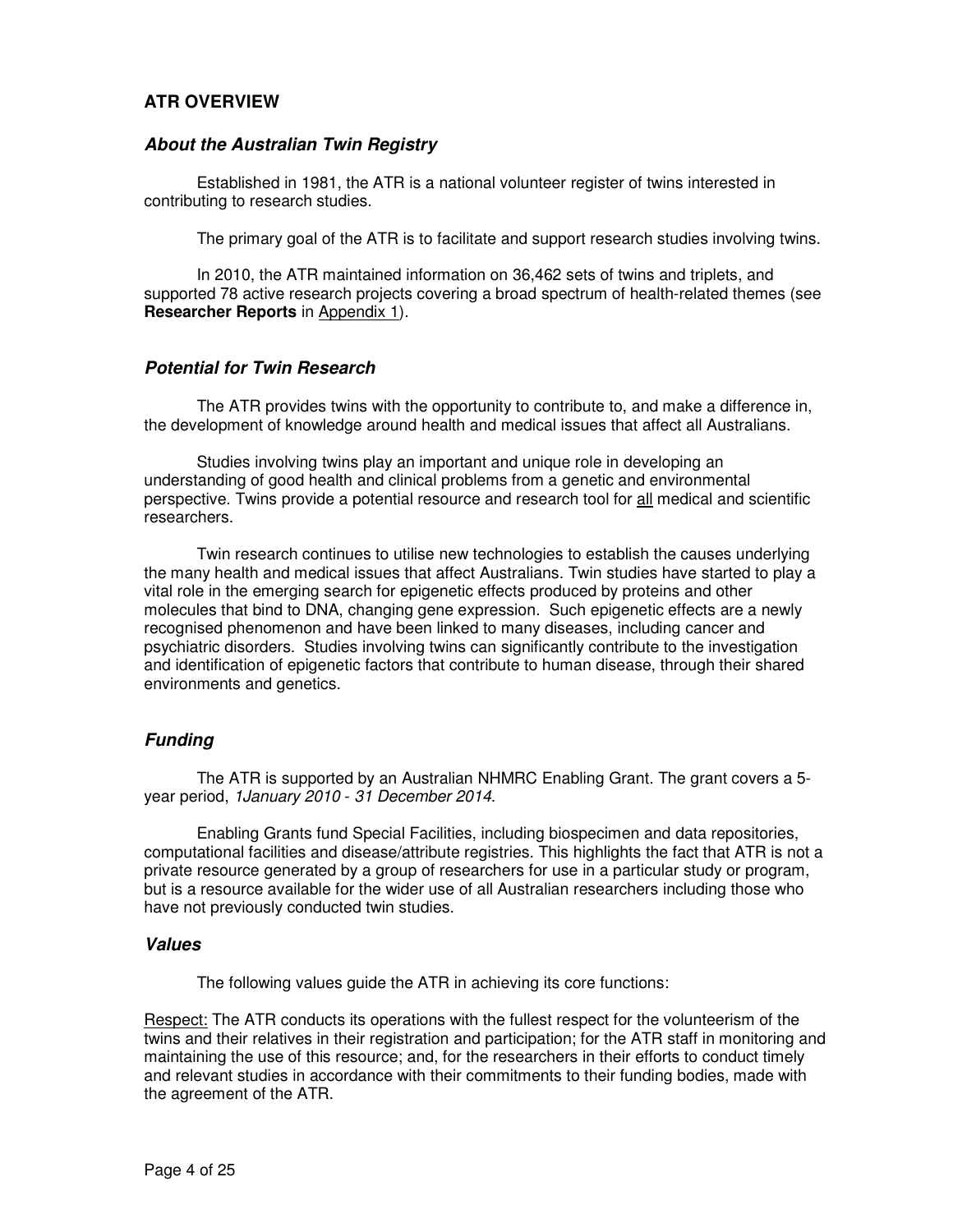Leadership: The ATR will maintain and expand its role as an independent facilitator of twin studies, in training and informing researchers about the potential, design, conduct and analysis of twin studies, and in providing information about issues of relevance to twins and their relatives.

Equity of Access: The ATR undertakes its functions under the principles of equity of access by researchers irrespective of factors such as institution, discipline, and relationship to ATR, and equity of participation of twins eligible for particular studies and activities.

Privacy and Confidentiality: The ATR holds information on registered twins in strictest confidence and in accordance with Australian legislative requirements.

Consumer Participation: The ATR engages in and conducts activities with twins and parents of twins whenever appropriate, whether or not they are members of the ATR.

Excellence in Research: The ATR strives to enable researchers to achieve excellence in their research.

The ATR does not undertake research itself but acts as facilitator. The ATR's core functions are:

### **Core Function 1**

Continue the building and maintenance of an **up-to-date database** containing contact details and baseline information for twin members willing to participate in research.

### **Core Function 2**

**Collaborate with researchers** applying to the ATR to ensure that projects are of significant scientific merit and are appropriately described to ensure the ability of potential participants to provide informed consent.

### **Core Function 3**

Use judicious management and administration of **approach to eligible twin members** to inform them of a new research project, determine their interest in participation, and seek their permission to release their contact details to the researcher for the purpose of the project.

### **Core Function 4**

Develop projects and programs to **value-add to research** in Australia.

### **Core Function 5**

Apply **governance** of the ATR in a fair, transparent and equitable manner.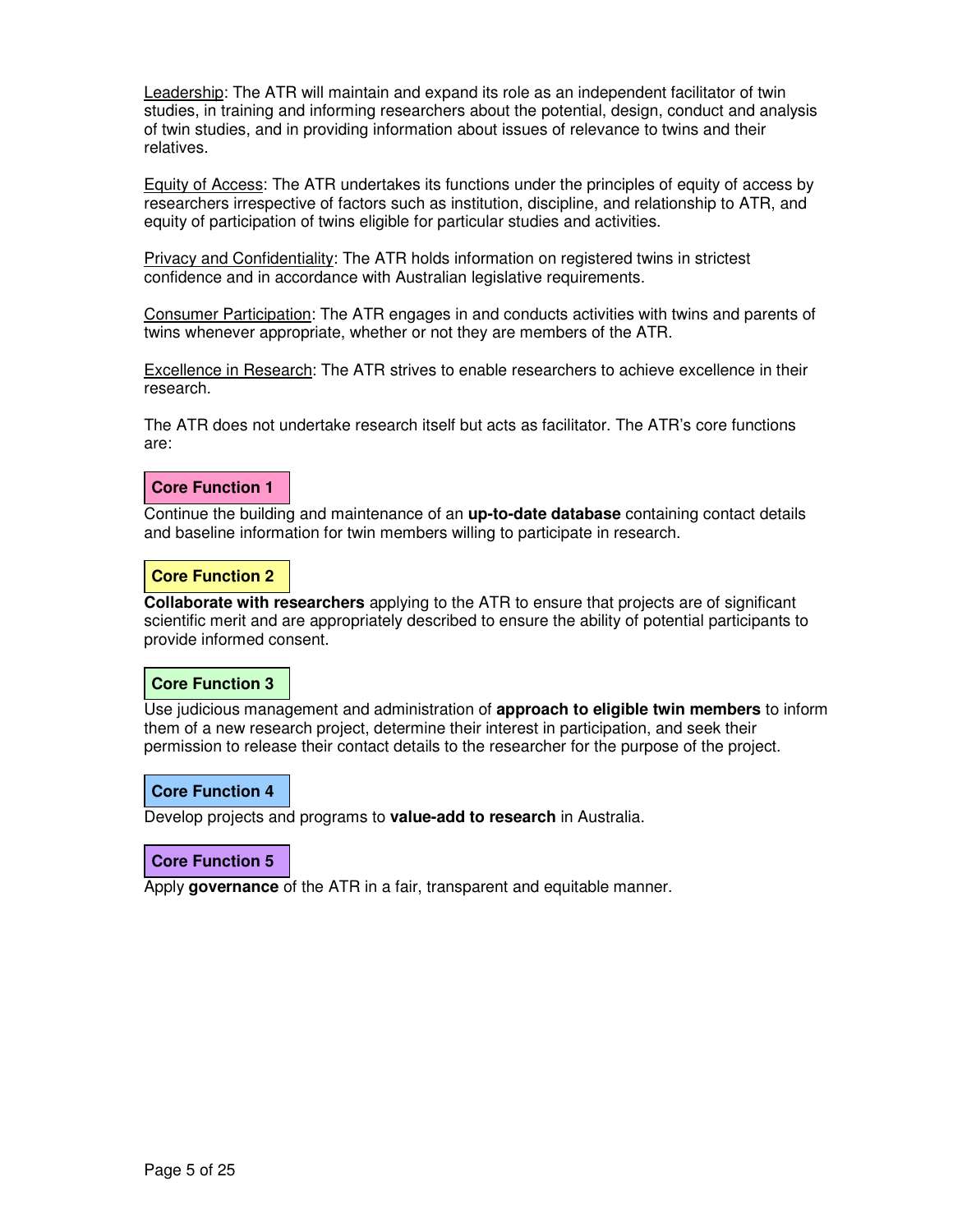### **The Registry**

Continue the building and maintenance of an up-to-date database containing contact details and baseline information for twin members willing to participate in research

# **THE REGISTRY**

### **Database**

The ATR maintains an up-to-date register of twins willing to consider involvement in scientific studies. This register is supported by a comprehensive database, which retrieves updated membership data to allow accurate record keeping and meaningful analysis of trends and results. The Registry database launched in 2006 enables the ATR to more accurately be reimbursed by researchers for work done on their behalf for studies.

The ATR continues to update and improve internal database processes and mechanisms to better assist staff in providing a cost effective and efficient service to twins and researchers.

### **Membership**

The ATR volunteer members are an integral part of the organisation, and management of the membership is a core component of its function.

Twins and Higher Order Multiples (HOMs), including triplets, quadruplets and quintuplets of all ages, sex combinations, and zygosity are eligible to enrol with the ATR.

As at 31 December 2010, the database held data on 73,168 individuals representing 36,218 twin pairs and 244 triplets.

Members of the ATR are recorded under a specific status, depending on the currency of their contact details and individual preference for involvement in research activities. The majority of members enrolled in the period covered by this report (99%) are categorised as Active/Active, Active/Questionnaire and Questionnaire/Questionnaire pairs, indicating that they are willing to consider participating in research. The current status of members of the ATR is summarized in **Table 1**. A total of 72.2% twin pairs have both members active, and an additional 7.2% of members' contact details require updating (recorded as Pending).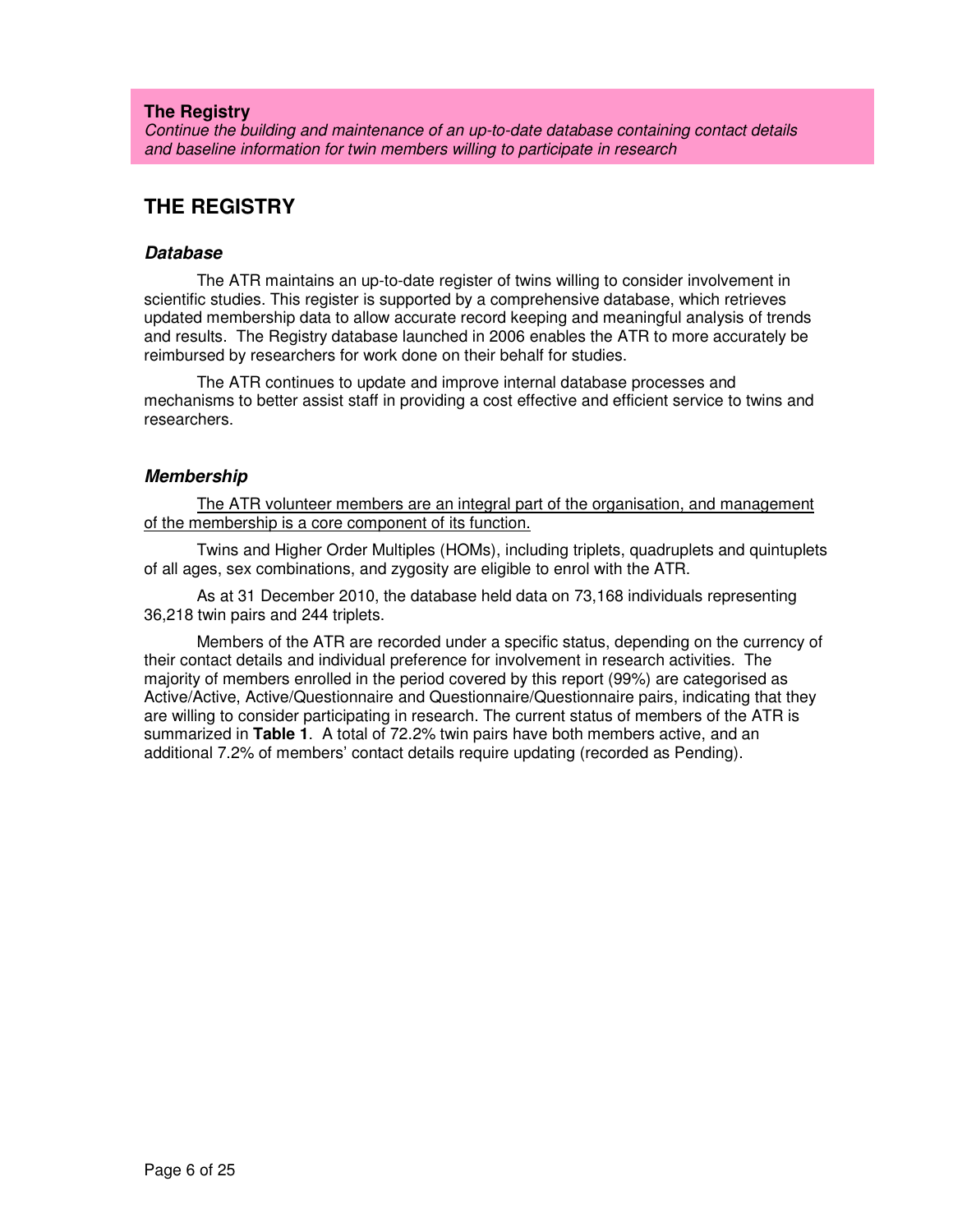**Table 1:** Twin Pair Status Combination as of 31 December 2010. Top row details T1 (twin one) status, and left most column details T2 (twin two) status. **OS** identifies twin members who have moved overseas, but are still available for electronic surveys; **Lost OS** refers to members for whom the Registry has an unconfirmed overseas address, and it exhausted all avenues for obtaining up-to-date contact details.

| T1/<br><b>T2 Status</b> | <b>Active</b>  | De-<br>ceased | Dupli-<br>cate | Lost           | Lost<br>OS <sup>1</sup> | News-<br>letter | $In-$<br>active | <b>OS</b>      | Question-<br>naire | Pen-<br>ding | <b>Total</b> |
|-------------------------|----------------|---------------|----------------|----------------|-------------------------|-----------------|-----------------|----------------|--------------------|--------------|--------------|
| <b>Active</b>           | 26,153         |               |                |                |                         |                 |                 |                |                    |              | 26,153       |
| <b>Deceased</b>         | 331            | 887           |                |                |                         |                 |                 |                |                    |              | 1,218        |
| <b>Duplicate</b>        | $\Omega$       | 1             | 261            |                |                         |                 |                 |                |                    |              | 262          |
| Lost                    | 64             | 5             | 0              | 870            |                         |                 |                 |                |                    |              | 939          |
| Lost OS                 | $\overline{2}$ | 0             | $\mathbf 0$    | $\overline{c}$ | 12                      |                 |                 |                |                    |              | 16           |
| <b>Newsletter</b>       | 86             | 26            | 0              | 4              | $\mathbf 0$             | 194             |                 |                |                    |              | 310          |
| <b>Inactive</b>         | 370            | 221           | 0              | 12             | $\mathbf 0$             | 10              | 2,012           |                |                    |              | 2,625        |
| <b>OS</b>               | 152            | 1             | 0              | 0              | $\mathbf 0$             | 0               | 5               | 247            |                    |              | 405          |
| Questionnaire           | 242            | 3             | 0              | $\mathbf 0$    | $\mathbf 0$             |                 |                 | $\overline{c}$ | 422                |              | 671          |
| Pending                 | 824            | 34            | $\Omega$       | 16             | 0                       | 18              | 59              | 12             | 17                 | 2,639        | 3,619        |
|                         | 28,224         | 1,178         | 261            | 904            | 12                      | 223             | 2,077           | 261            | 439                | 2,639        | 36,218       |

**<sup>1</sup>**OS, overseas.

The current numbers of active and lost twin pairs by sex and zygosity are shown in **Figure 1**.





The distribution of active twin pairs by location is shown in **Figure 2**, together with the overall distribution of Australian population by State and Territory (as reported by the Australian Bureau of Statistics in 2010). Comparison of the two graphs shows that most populated states, New South Wales, Victoria and Queensland, are the same ones where most active ATR members reside.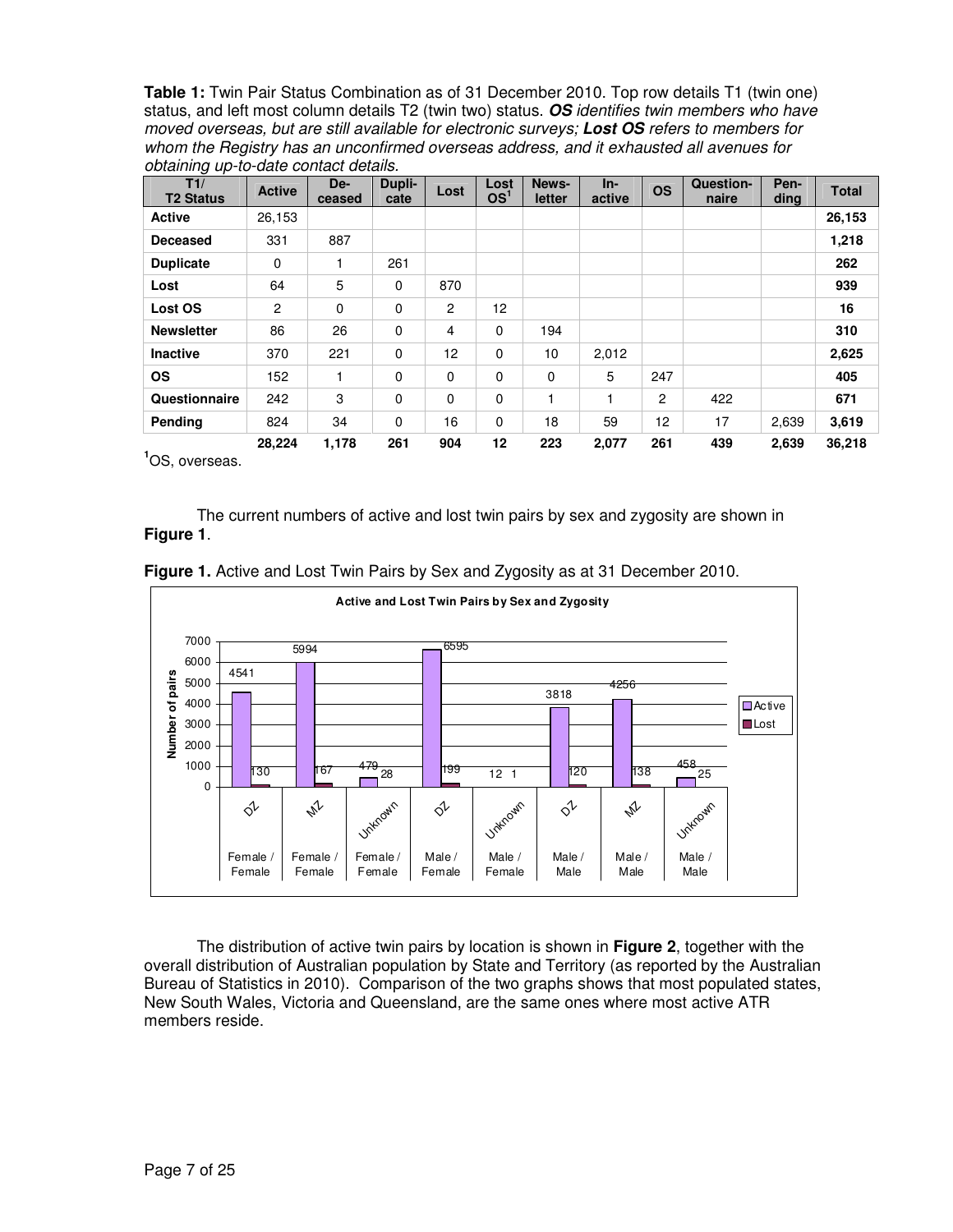**Figure 2.** Active Twin Pairs Combination by Location as at 31 December 2010 (**Top**) and overall distribution of Australians by State and Territory (**Bottom**). Note: because some twins live in separate states or one twin member in a pair lives overseas, this figure captures only 23,383 of the 26,153 shown as Active/Active in **Table 1**.



# **Recruitment**

Continuous recruitment of new twin members is vital to ensure the future viability of the ATR. The ATR's goal is to increase membership by more than 5,000 over 5 years.

In the reporting period, 1 January to 31 December 2010, the ATR added membership details on 1,178 twins and triplets; 571 sets of twins and 12 sets of triplets. This recruitment of more than 1000 new members in 2010 puts the Registry on track to achieve its 5 year goal. The majority of new members (60%) used the internet to register with the ATR (**Figure 3**).



**Figure 3.** Mode of new registrations (twin and triplet sets) in 2010.

The majority of new members (85%; or 496 sets of twins and 10 sets of triplets out of 583 total) enrolling with the ATR during the reporting period were aged 0-9 years, a feature that has remained relatively consistent over the last 20 years (**Figure 4**).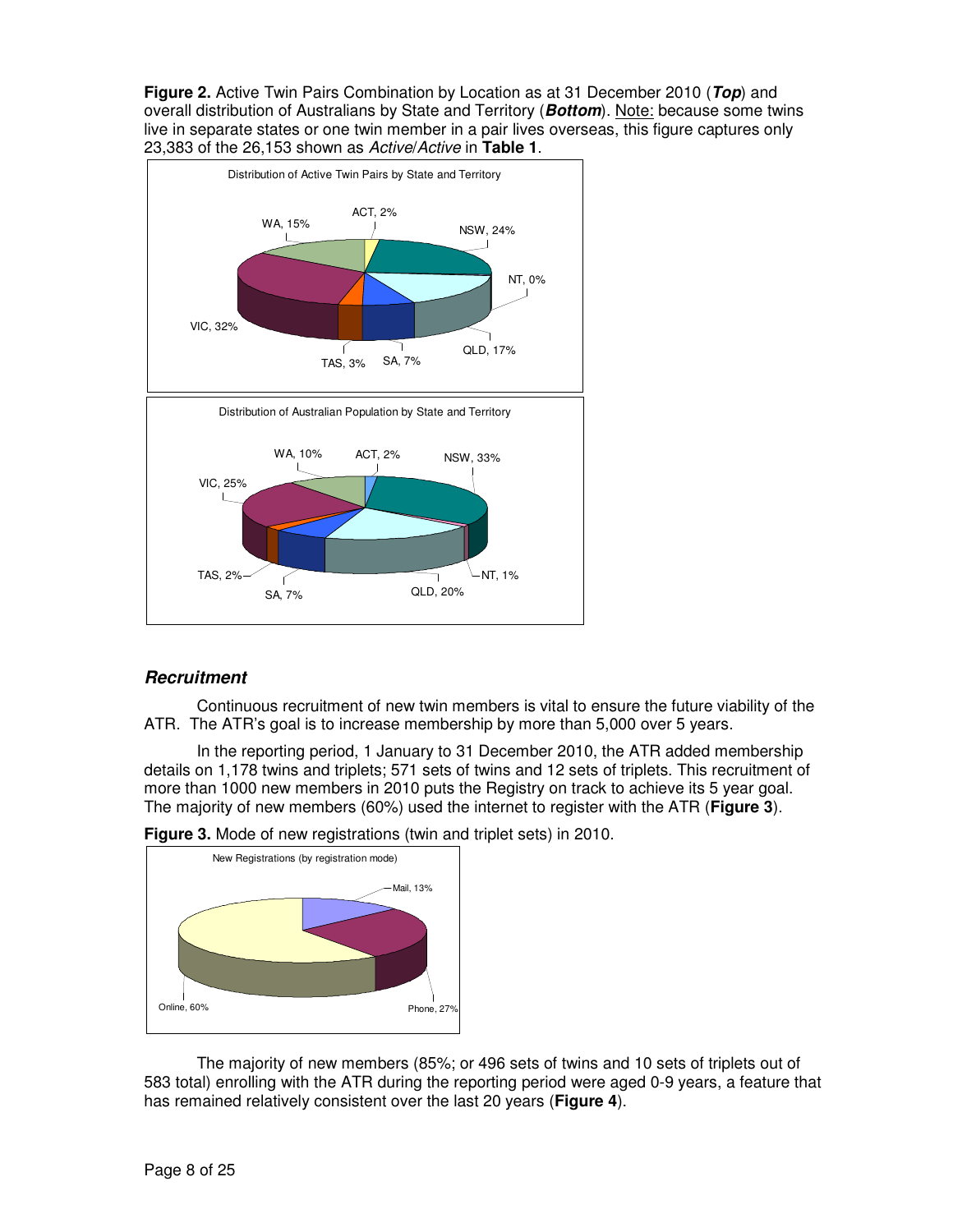



New registrants have come from all States and Territories in Australia, most from Victoria (29%), New South Wales (24%), and Western Australia (22%) (**Figure 5**). The numbers of new registrations by year since 1987 are represented in **Figure 6**.

**Figure 5.** Distribution of active twin pairs, by State or Territory, recruited during the reporting period. Note: numbers of triplet sets are not included in the graph.





**Figure 6.** Number of new twin and HOM sets registered with ATR by year since 1987.

The distribution of active and lost pairs of twins, across the Registry, is shown relative to the age groups of members in **Figure 7**.

Page 9 of 25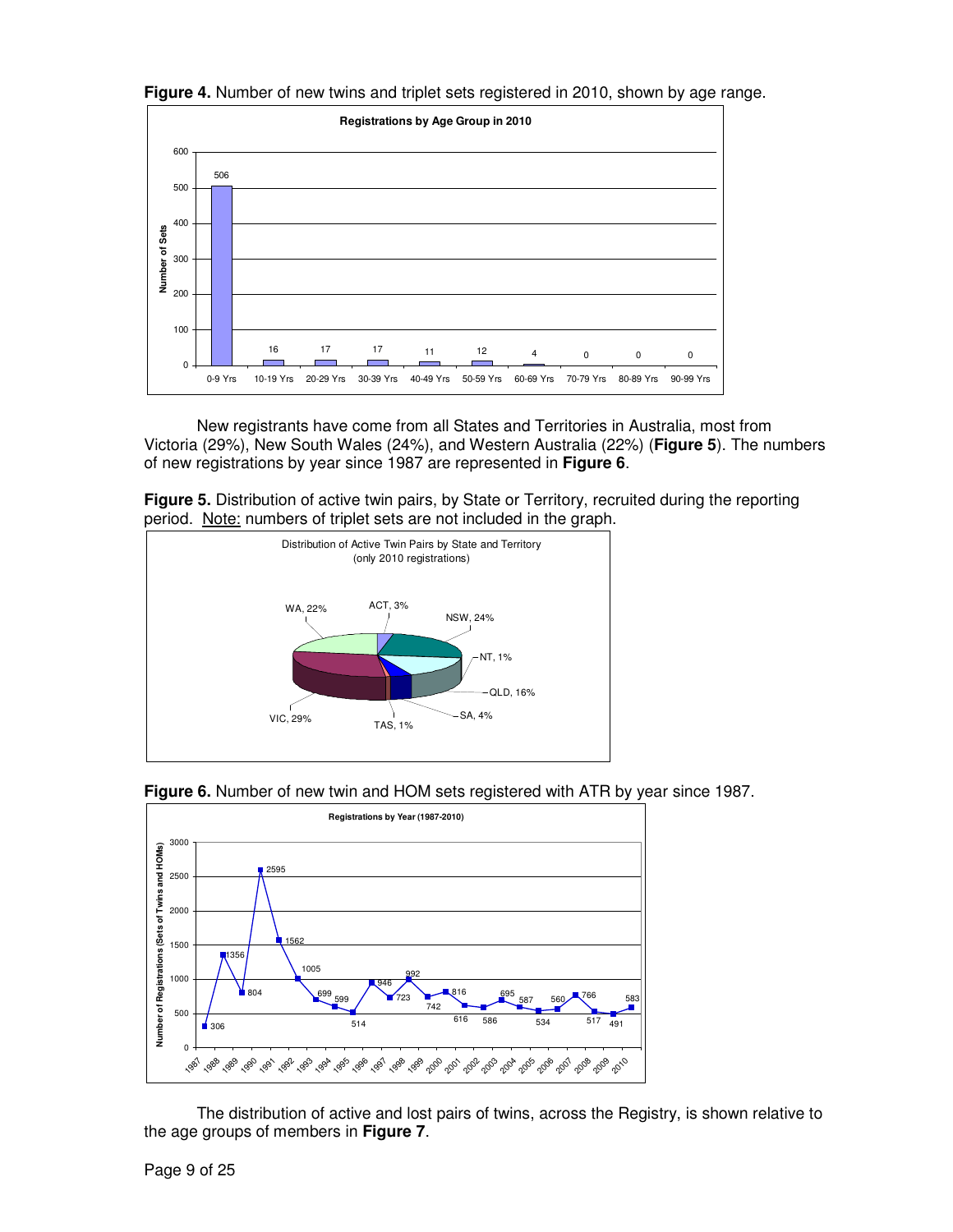**Figure 7.** Active and lost twin pairs shown by age group, as at 31 December 2010. Note: data on triplets are not included in the graph.



### **Currency and Accuracy of Membership Data**

The goal of the ATR, as outlined in the NHMRC Enabling Grant, is to maintain current information for at least 85% of the membership. This acknowledges that a proportion of twin members who have moved and require tracing to update contact details.

Although the Twins Newsletter is first and foremost a tool for communication with members, it also presents an opportunity to assess the accuracy of member address data. Using the Newsletter and other communication methods, during 2010, the Registry received 2,742 Return to Sender (RTS) envelopes. This response is vitally important to the ATR, alerting us to members who have moved. Upon receiving the RTS, the ATR initiates the tracing of relocated members through a range of tools, such as the White Pages and Electoral Roll searches, as well as following up on the second or third contacts provided by the ATR members. At the end of 2010, the Registry maintained current information on 92.7% of the members (only 7.2% of members' contact details required updating and are listed as "pending" in **Table 1**).

### **ATR Newsletter**

During the 18 months since the previous Twins newsletter was mailed to members, the growth in requests from researchers to use web surveys, coupled with the proliferation of mobile phone technology providing email access more readily to people, has resulted in a great interest in the collection of email addresses. The ATR recognized a significant opportunity to capture member's email addresses using the 2010 Twins Newsletter, sent to 53,024 households.

The ATR undertook some market research and determined that an efficient mechanism to collect email addresses was to provide a secure, tailored website where members could visit and deposit their updated details – this information could then flow directly to the database, limiting double handling of the data. It was also an opportunity to ask members to update zygosity status and to let us know their preferred way of receiving the Twins Newsletter (electronically or via post). Bearing in mind that not all members would have the resources to use a website, we also included the traditional mechanisms to update their details: by emailing the ATR at enquiries@twins.org.au; by writing any new details on a cover sheet form provided with the newsletter and sending it back to ATR in the Reply Paid envelope provided; or by calling the ATR's free line, 1 800 037 021.

This was the first time the ATR requested email addresses from its members and much care was taken to ensure the security of the data provided online. The initiative proved to be successful, as the number of email addresses provided by the members increased from 12,950 to 21,000 (28% of all ATR members).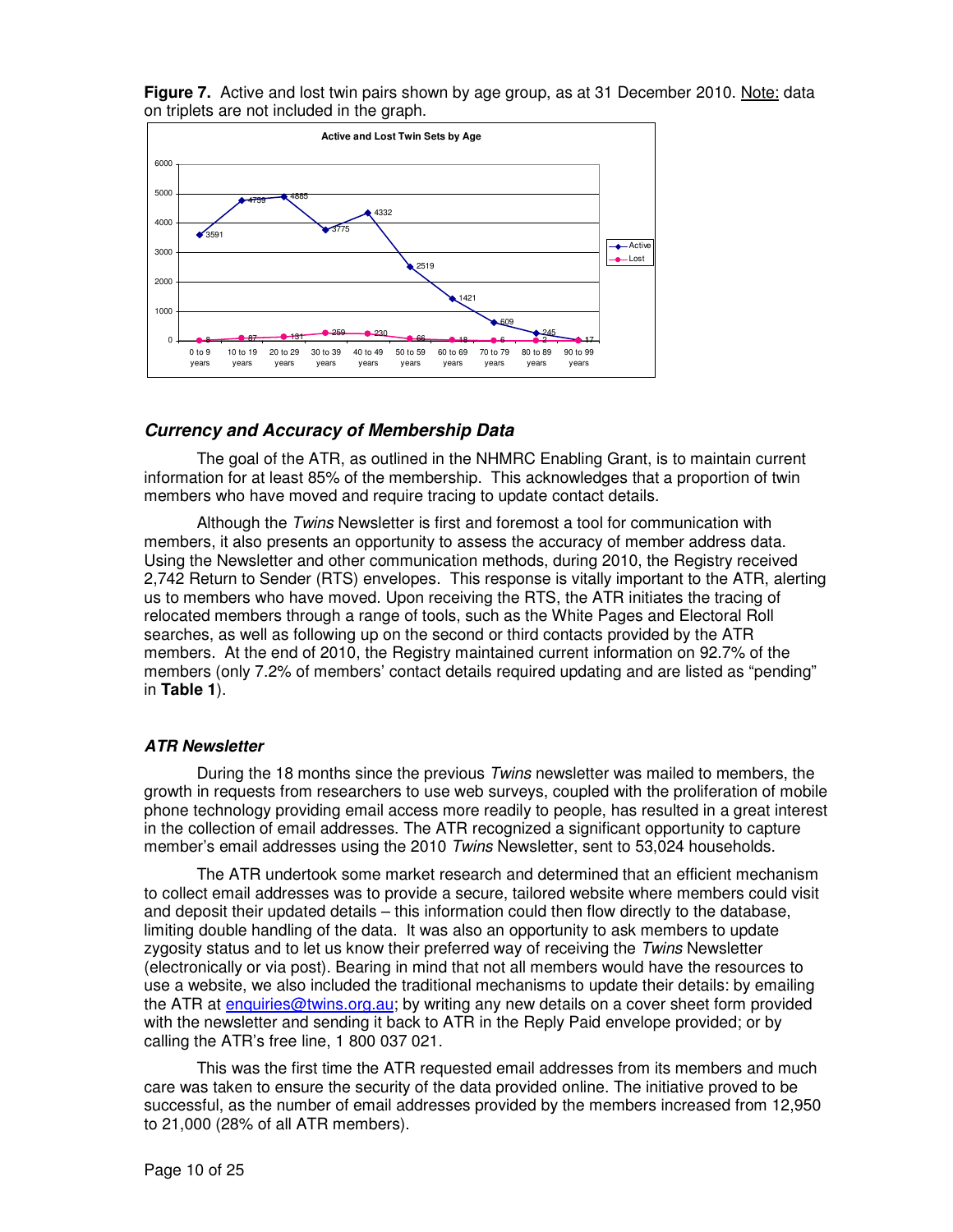## **Record Updates**

The ATR is aware that not all misdirected mail is Returned to Sender, and as such, the Registry also undertakes proactive tracing of its members. This is an ongoing and important maintenance activity and ensures that the Registry remains viable. All prior addresses and any actions taken to trace members are recorded on the ATR database.

In 2010, a total of 17,226 member records were updated in the ATR database. This number includes those records followed-up due to receipt of an RTS, and those generated through routine tracing or contact after a study approach has been sent. A count of all individual records updated yearly since 1994 is shown in **Figure 8**.



**Figure 8.** Numbers of individual records updated per year (1994-2010).

A significant increase in telephone follow-up for studies, modifications to the database, and submission of the 2010 Twins Newsletter (sent to over 53,000 member households) enabled us to reach these high numbers of updated records in 2010. **Figure 9** illustrates the upward trend in the number of reminders and follow-ups being generated by ATR staff in the past five years.



**Figure 9.** Numbers of reminders sent by the ATR staff (2006 – 2010).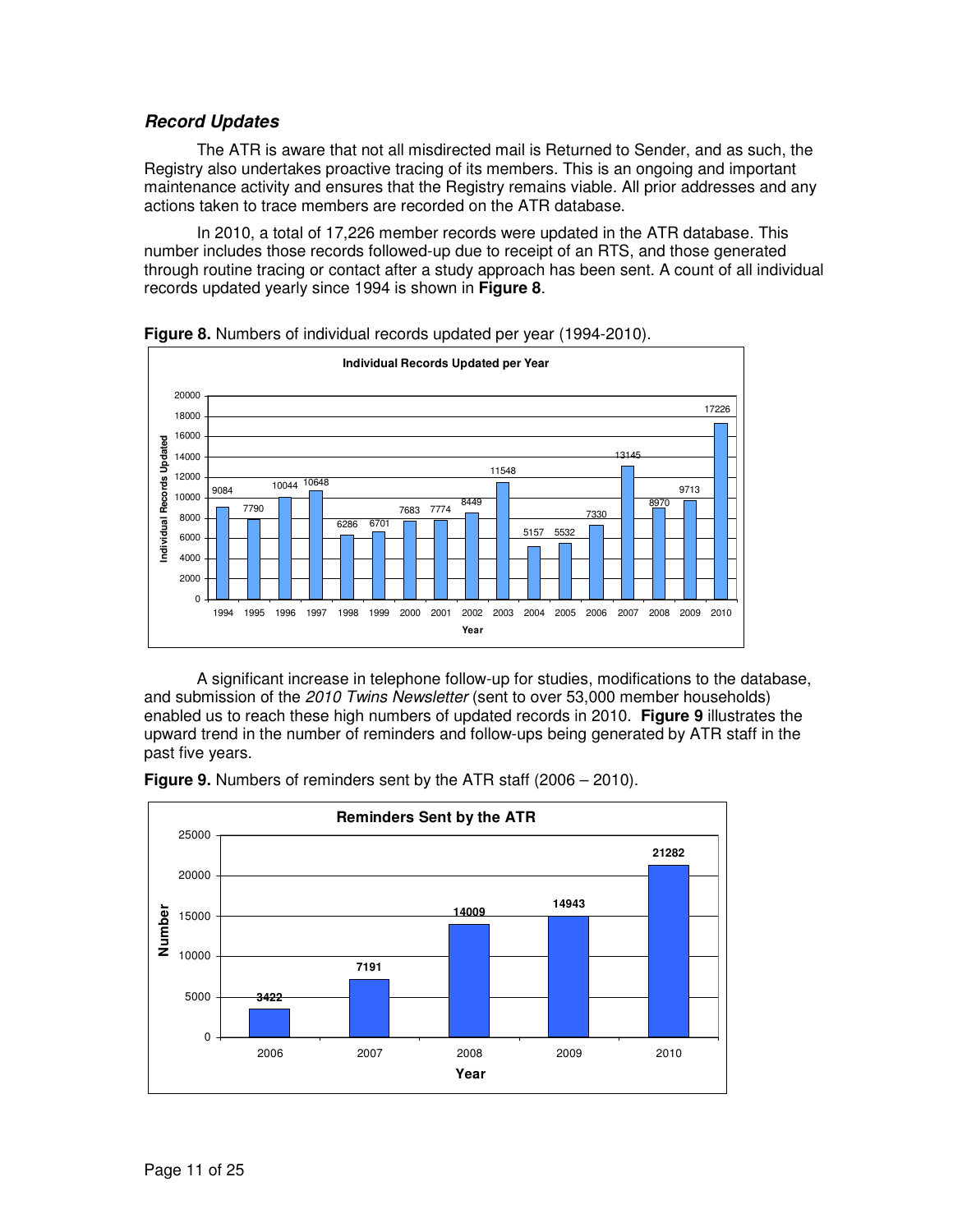More than 90% of all reminders are undertaken by telephone (**Fig. 10**), which although is a labour-intensive and costly exercise, is of great benefit as it provides a personal touch with the ATR members and also increases response to studies facilitated by the ATR. Although email is potentially far more efficient and economical, it also has a reduced response and tends to select for members who respond more favourably to emails. Thus, ATR is working to use both communication methods and increase recorded email addresses, so that researchers and the ATR have this option of both communication tools. **Figure 10** highlights the increase in email use as a tool to send reminders to ATR members.



**Figure 10.** Number of reminders by category (phone, mail and email) since 2006.

### **Website**

During 2010, additional material was added to the ATR website:

- 2010 Twins Newsletter
- "Update your contact details here" button on the home page of the ATR
- Results of Rounds 6 and 7 Travel Grant scheme

A significant change to the website was the addition of a form, opening with the "Update your contact details here" button, for updating of member contact information directly on the home page of twins.org.au.

As a result of direct member feedback, the ATR is currently updating the communication strategy with a view to introducing electronic newsletters and making its social networking debut on Facebook. The ATR's goal is to give members more frequent news on the progress of ATR research and to let them know about upcoming events.

### **Media Activities**

Through the 2008 Twins Newsletter, the ATR instigated a Media Mailing List that enables the ATR to circulate media enquiries and opportunities to those members who have expressed an interest in receiving such information.

In 2010, the ATR used this mailing list to assist in circulating information for Channel Nine and Eyeworks Australia **"The National IQ Test"**, on November 9, 2010. This effort resulted in a twin pair being selected for the IQ test program.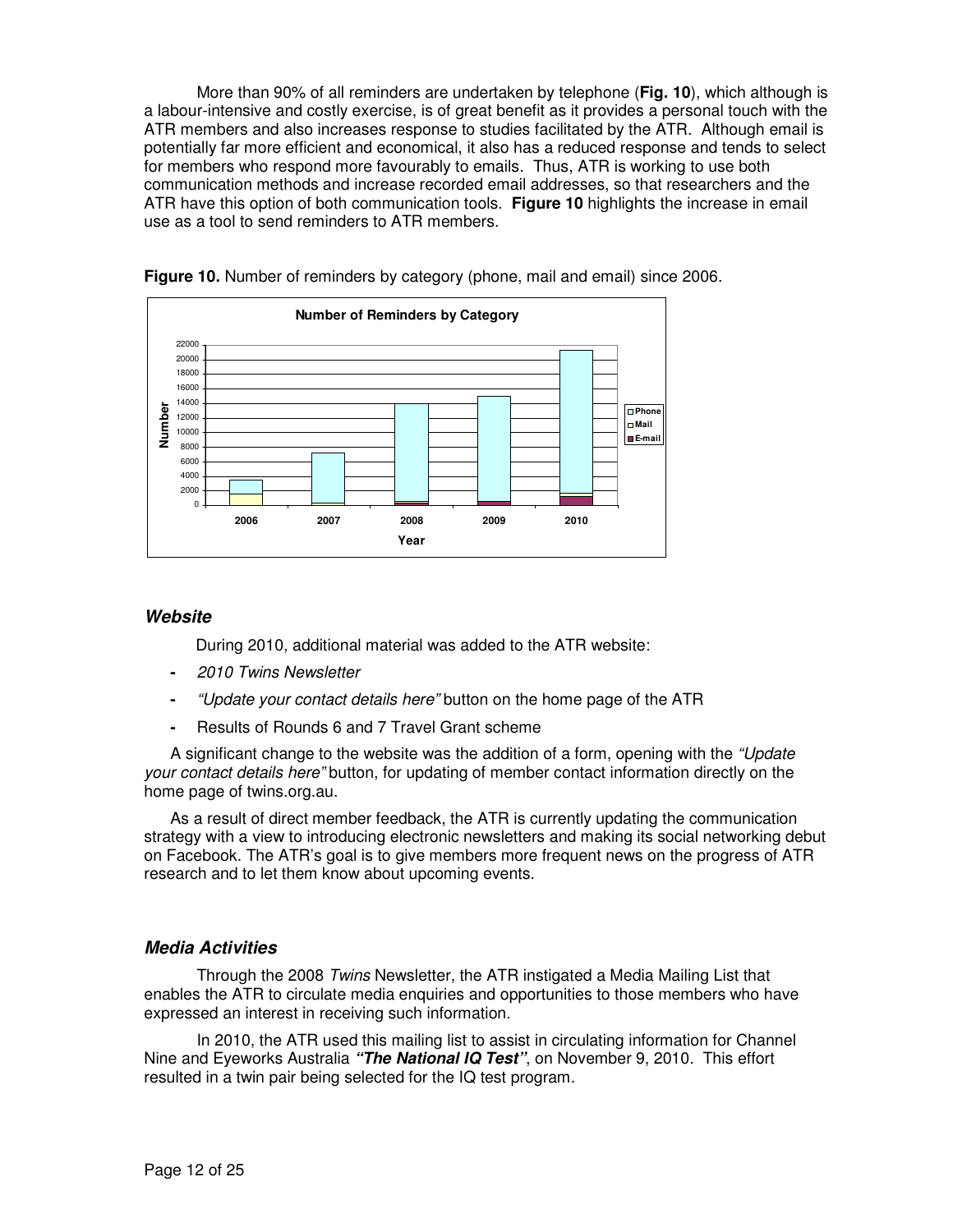# **Capacity Building - match, WATCH and WATR**

### **WATCH/WATR Report**

WATCH (Western Australian Twin Child Health) is Australia's first population-based twins and family cohort. It consists of 5,459 families who had one or more multiple births in Western Australia between 1980 and 1997 inclusive, identified from the Maternal and Child Health Research database in Perth. Records are linked to routine data sources, providing data on maternal and perinatal factors, some post-natal complications, deaths and all hospital admissions during childhood.

WATR (Western Australian Twin Registry) extends WATCH to include a population based sampling of adults born between 1974 and 1979, and children born from 1998 onwards. As a satellite project supported by the ATR, all twins and triplets enrolled in WATR are informed they are automatically registered with the ATR.

Activities for WATCH and WATR in the past two years were focused on securing the existing data with the Western Australia Genetic Epidemiology Resource (WAGER), an NHMRC Enabling Facility, which aims to support data management and storage for epidemiology projects across Australia.

Acquisition of new registrations was halted due to significant staffing changes in our Western Australian team. Jan Hansen, our WATCH Coordinator was diagnosed with ovarian cancer in 2009 and with much sorrow, passed away in late 2010. Jan was tireless in her dedication to WATCH to the end and will be sorely missed. WATR Director, Professor Lyle Palmer, accepted a position at the Ontario Institute for Cancer Research, and following Professor Palmer's move, Jessica Lee, WATR Coordinator, took up a new position in the Data Linkage Branch, Department of Health Western Australia.

Given the significant changes to the major drivers of the WATCH / WATR group, ATR management is now working on decisions regarding the long term maintenance of the data.

### **match report**

The Mothers and Twin Children (**match**) project recruits and collects data from mothers pregnant with twins. This cohort will be a resource for future research addressing the role of factors around the time of conception and during gestation as determinants of maternal and foetal health and development.

Activities in 2009-2010 focused on actioning the findings of the critical review conducted in the previous year.

- Collection of maternal and cord blood has been temporarily suspended. Investigation of buccal cell collection is underway to provide biological samples for the project.
- Public enquiries regarding **match** are now channelled through the ATR free-call number to provide additional Research Assistant support, which also resulted in more streamlined communication regarding the relationship between the ATR and **match**.
- The information booklet developed as part of **match** is now offered to all women who are pregnant with twins regardless of their involvement with **match**; this has resulted in an increased enquiry and recruitment to the ATR, while still maintaining a channel to recruit participants to the **match** project.

During the review it was established that the role of the **match** Coordinator had come to a natural conclusion as the materials, protocols and processes had been developed. Responsibility for the management of the project moved to the ATR Coordinator.

Recruitment of **match** participants continued in 2009-2010 with 275 participants registered in total to date.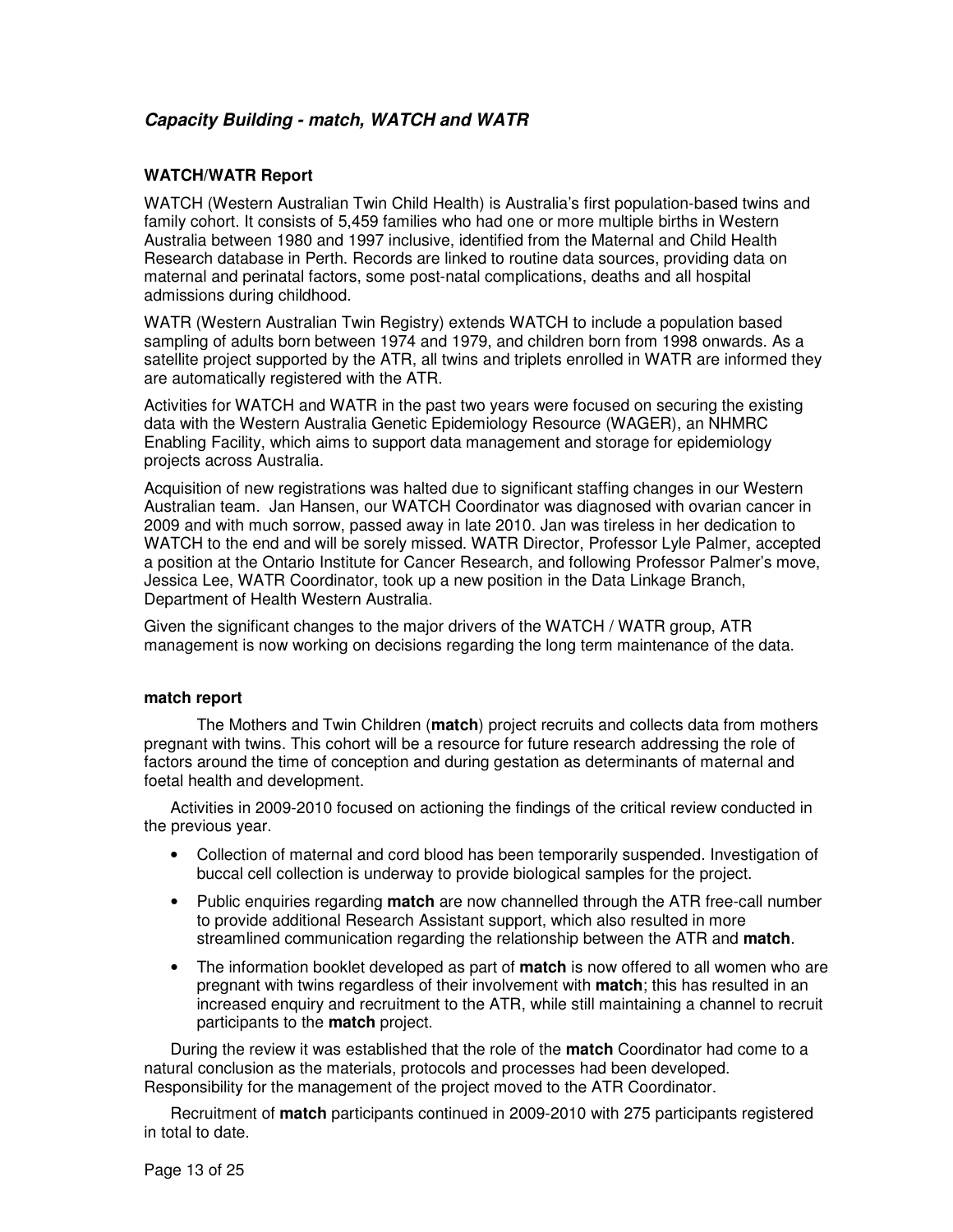### **SCIENTIFIC MERIT**

Collaboration with researchers applying to the ATR to ensure that projects are of significant scientific merit and are appropriately described to ensure the ability of potential participants to provide informed consent

# **SCIENTIFIC MERIT**

### **Current Research Studies**

Building on a previous average (in 1999-2003) of 10 - 15 studies per year, the ATR aims to increase the number of studies supported per year to 15 - 20. This includes studies that:

- are in the initial stages of planning and development;
- are involved in active recruitment;
- have completed or paused recruitment but may require additional support for follow-up and clarification with members.

The Registry has experienced a gradual rise in the rate, range, size and sophistication of studies. A complete count of all studies, by status, as of 31 December 2010, is shown in **Table 2** and a count of active recruiting studies in the past five years is shown in **Figure 11**.

### **Table 2:** Studies by Status 2010.

| <b>Study Status</b>                | <b>Number</b> |
|------------------------------------|---------------|
| Discussion                         |               |
| <b>Expression of Interest</b>      | 8             |
| Full application                   | 2             |
| Approved                           | 1             |
| <b>ACTIVE - RECRUITING</b>         | 15            |
| ACTIVE - PROTOCOL CHANGE/AMENDMENT | 3             |
| <b>ACTIVE - DATA ANALYSIS</b>      | 31            |
| ACTIVE - ONGOING PROGRAM           | 13            |
| <b>ACTIVE - WRITING UP</b>         | 4             |
| <b>COMPLETED</b>                   | 83            |
| <b>ABANDONED</b>                   | 36            |
| <b>ON HOLD</b>                     | 5             |
| <b>TOTAL</b>                       | 202           |

**Figure 11.** Number of active recruiting studies, reported as at Annual report publication, between 2006 and 2010.

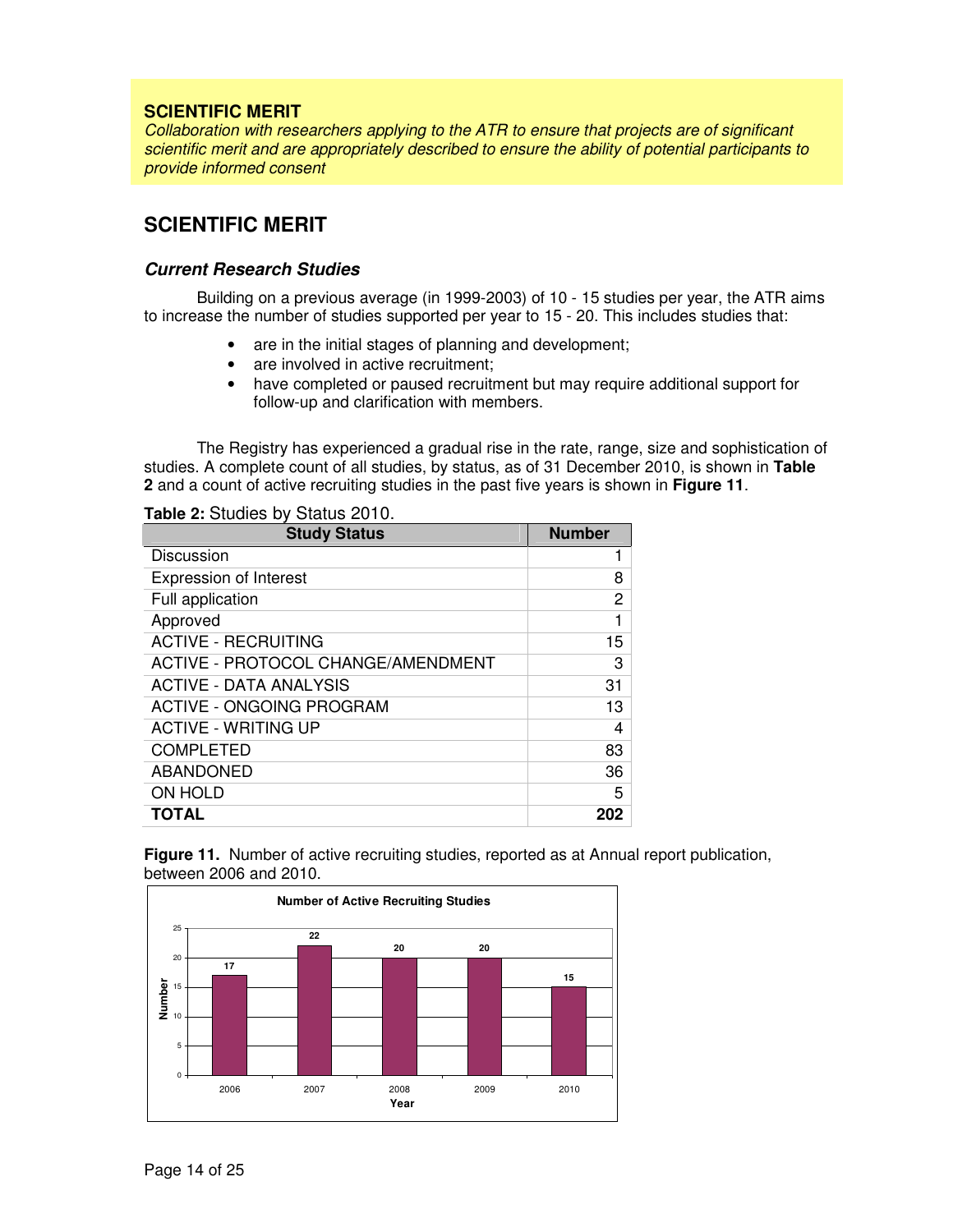### **Researcher reports**

The **Researcher Reports** provided by the researchers and associated staff summarise the current activities undertaken by each study active in the current reporting period (1 January to 31 December 2010), major achievements for this period and future plans. The reports for Active – Ongoing and Active – Recruiting studies are included in Appendix 1 of this Annual Report.

### **Publications**

An important measure of the output of the ATR is the number of publications arising from studies supported by the facility. An important goal set by the ATR in the Enabling Grant was to increase the number of peer-reviewed articles to 50 per year.

In 2010, the ATR has recorded 37 peer-reviewed articles (**Figure 12**), 3 book chapters, and 18 abstracts and posters, for a total of 58 publications. Although the goal of having 50 peer-reviewed articles yearly was not reached, a large number of publications were reported to be in press or in preparation.

The list of all 2010 publications can be found in Appendix 2.

**Figure 12.** Number of articles arising from ATR studies that were published in peer-reviewed journals every year since 1981.



# **Meetings and Conferences**

• The 13th triennial International Congress on Twin Studies (ICTS) held in Seoul, South Korea, June 4-7, 2010

The Congress was organized by the International Society for Twin Studies (ISTS) – an international, non-political, non-profit, multidisciplinary scientific organization that aims to further research and public education in all fields related to twins and twin studies, for the mutual benefit of twins and their families and of scientific research in general.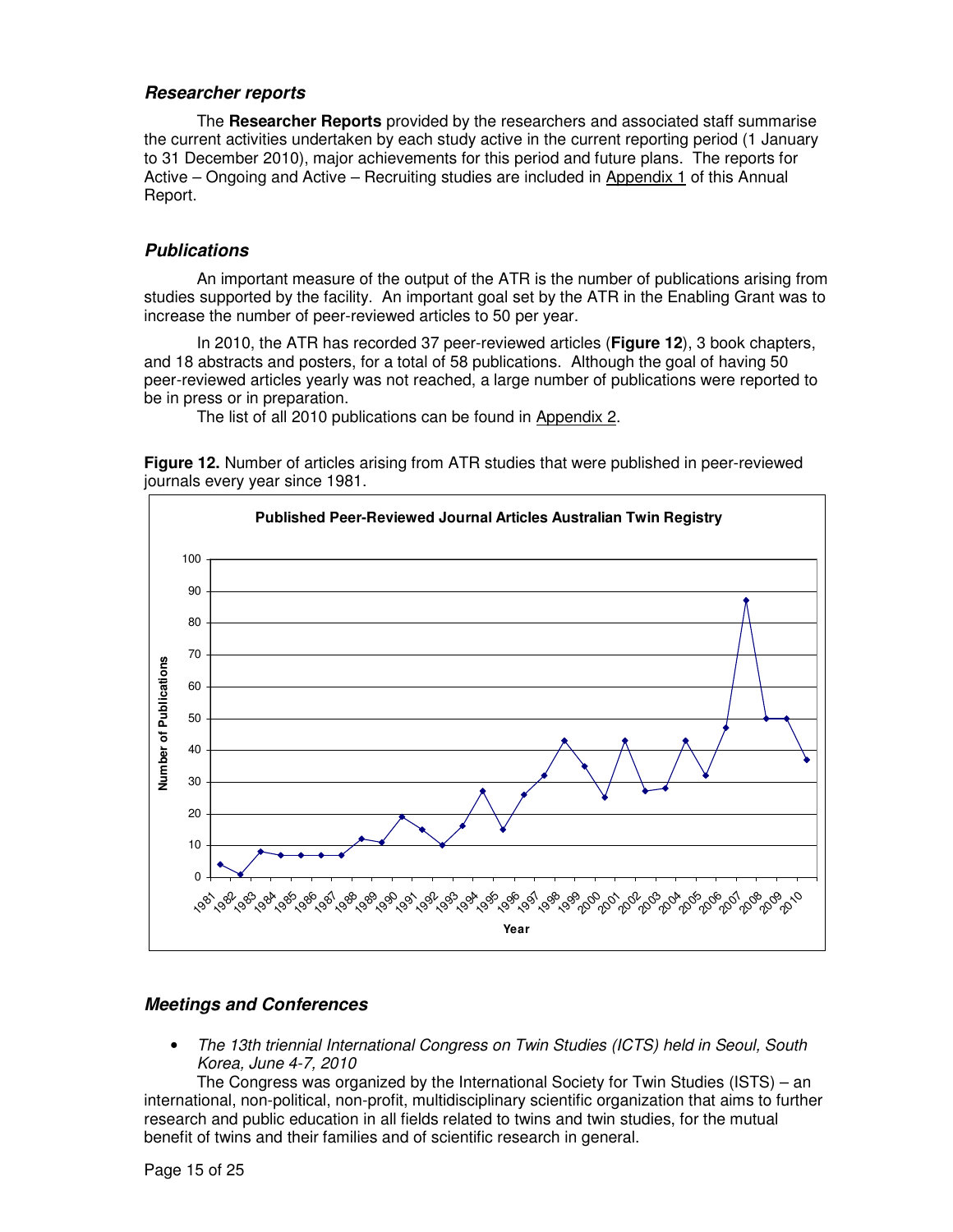The 13th triennial Congress provided attendees with an international connection to researchers and multiple birth organizations around the world, with a special emphasis on behaviour genetics, genetic epidemiology, obstetrics, paediatrics, endocrinology, ophthalmology, psychology, and psychiatry.

There was a strong contingency of Australians present at the congress and it was encouraging to see many first time researchers attend. The Director of the ATR gave a talk on the Australian Twin Registry. A poster of the **match** study was displayed and hard copies of the 2010 Twins Newsletter were handed out. Conferences of this scale are important to encourage more research and promotion of ATR in the field of twin studies and open up the Registry to more international collaborations.

• 38<sup>th</sup> AMBA National Convention (22<sup>nd</sup> – 25<sup>th</sup> October 2010) Bell City Event Centre, Preston, Victoria

The Australian Multiple Birth Association (AMBA) was established in 1974 as a not-forprofit volunteer association that provides support, resources and education to families and/or carers with multiple birth children (twins, triplets, quads etc). They have multiple birth clubs in every state and territory of Australia with membership of around 5,000 families. The AMBA National Convention is a popular event that attracts more that 120 delegates from the multiple birth community across Australia. Delegates meet to gather the most current information on issues and products affecting our community and take it back to their local membership.

ATR acknowledges the benefit of maintaining a close relationship with AMBA, which enables the better support of each other's goals.

Debra Foley, Deputy Director (Research) of the ATR represented the Registry at this meeting. Dr Foley presented an overview of the ATR and its operations and the current research involving ATR twins and multiples.

# **Research Travel Grant Scheme**

Round 6 of the ATR Research Travel Grant Scheme was awarded in April 2010. Congratulations to the following successful recipients:

- Jian Chen Stroke and Ageing Research Group, Monash University
- Jemma Christie University of Melbourne
- William Coventry University of New England
- Paulo Ferreira The George Institute for International Health
- Ali Ghasem-Zadeh Austin Health, University of Melbourne
- Eric Joo Murdoch Childrens Research Institute
- Teresa Lee Euroa Centre, Prince of Wales Hospital
- Yi Lu Queensland Institute of Medical Research
- Miriam Mosing Queensland Institute of Medical Research
- Boris Novakovic Murdoch Childrens Research Institute
- Jodie Painter Queensland Institute of Medical Research
- Paul SanFilippo Centre for Eye Research Australia
- Maria Schache Centre for Eye Research Australia
- Jennifer Stone Centre of Molecular, Environmental, Genetic and Analytical (MEGA) Epidemiology, University of Melbourne

Most of the study grants provided opportunities for new researchers to attend the ISTS congress in Seoul.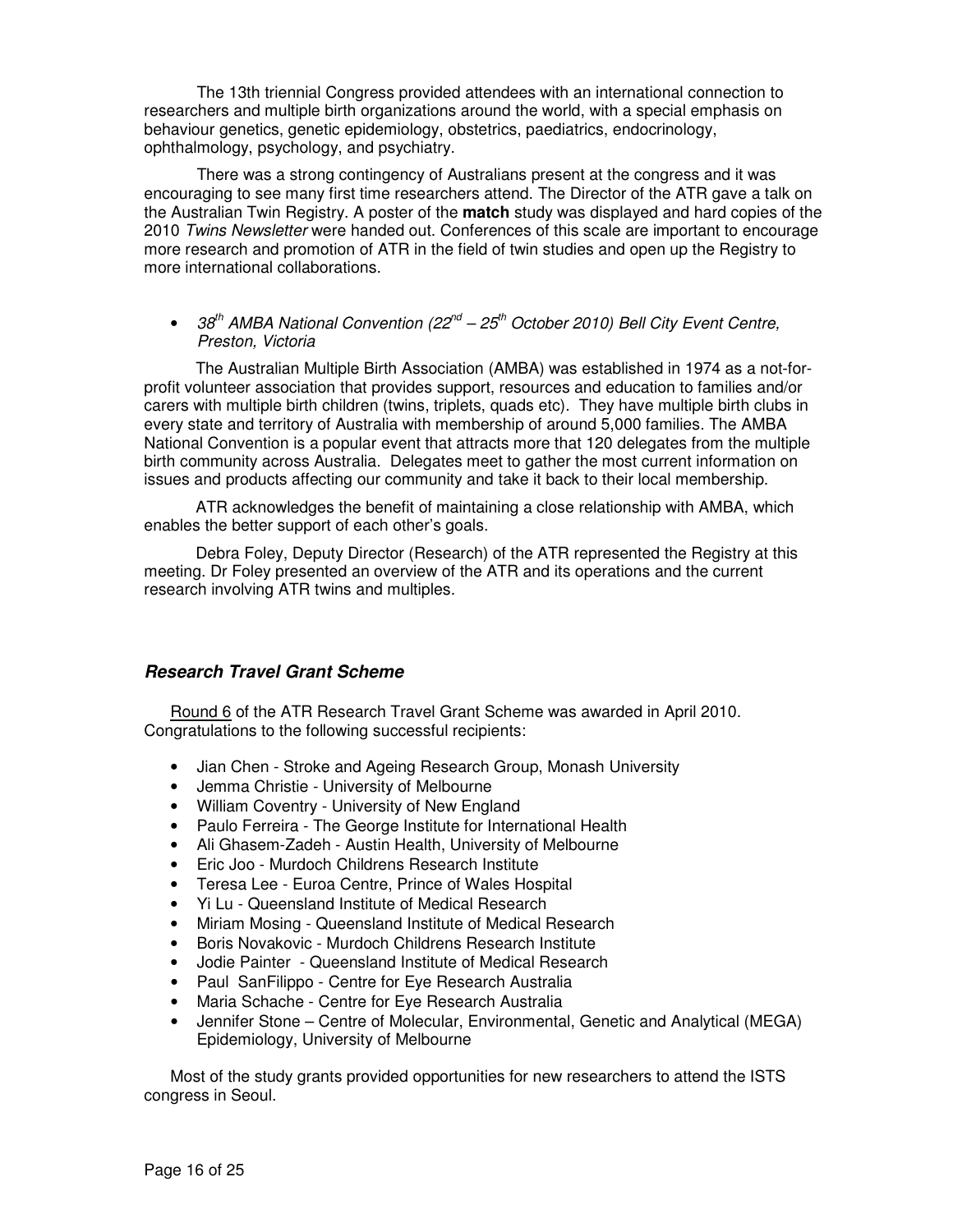Round 7 of the ATR Research Travel Grant Scheme was awarded in September 2010. Congratulations to the following successful recipients:

- Sandra Saffieri Centre for Eye Research Australia
- Lisa Kearns Centre for Eye Research Australia
- Nicholas Martin Genetic Epidemiology Laboratory, QIMR
- Ali Ghasem-Zadeh Endocrinology Centre of Excellence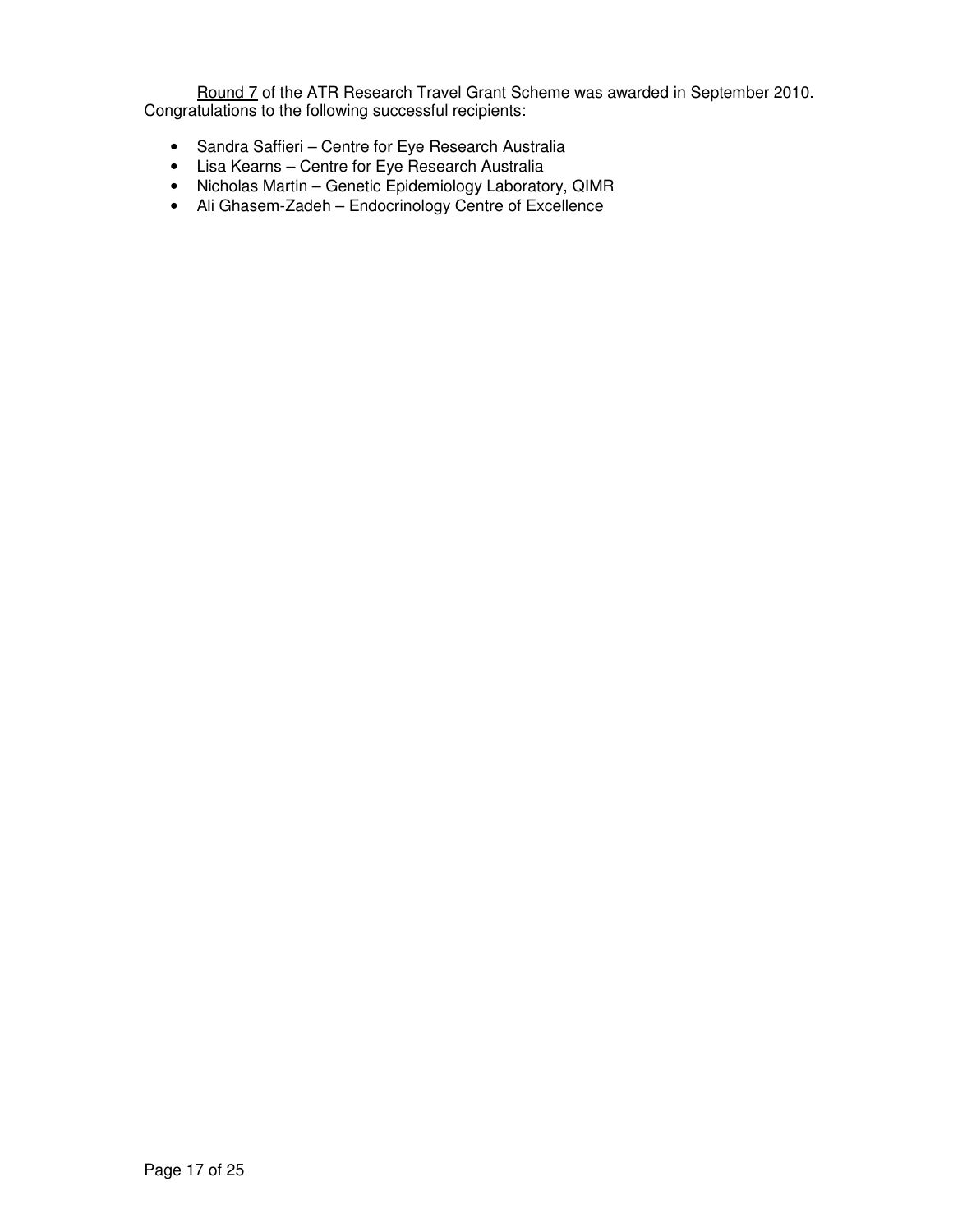# **PARTICIPATION**

Judicious management and administration of approach to eligible twin members to inform them of a new research project, determine their interest in participation, and seek their permission to release their contact details to the researcher

# **PARTICIPATION**

### **Mailouts**

Mailouts to prospective participants for individual studies are a core component of the Registry's daily operations. Scheduling of mailouts and the total number of approaches sent is dependent on the requirements of the researcher. During 2010, **534** mailouts were conducted, with a total of **17,677** letters sent.

**Table 3** shows these numbers by study and summarizes approaches for both Junior members (1 approach per family) and Senior members (1 approach per twin). The number quoted for each study also includes reminder mailouts.

| <b>Study ID</b> | <b>Study Title</b>                                                                                                         | No.<br><b>Mailouts</b> | <b>Total No.</b><br><b>Letters</b> | <b>RTS</b><br><b>Rcvd</b> | <b>RP Mail</b><br><b>Rcvd</b> |
|-----------------|----------------------------------------------------------------------------------------------------------------------------|------------------------|------------------------------------|---------------------------|-------------------------------|
| 2005-003        | The Twin Study of Brain Ageing and<br>Cognition                                                                            | 12                     | 142                                | $\Omega$                  | 71                            |
| 2006-004        | Genetic and Environmental Factors in<br>Invasive Cervical Cancer: A Twin Study                                             | 116                    | 5086                               | 149                       | 3153                          |
| 2007-004        | Role of Genetic and Environmental<br><b>Factors in Atrial Fibrillation</b>                                                 | 1                      | 54                                 | 1                         | 40                            |
| 2007-005-2      | An investigation into the nature of Growing<br>Pains in Australia                                                          | 35                     | 1400                               | 31                        | 548                           |
| 2007-005-3      | Growing Pains and Functional Pain<br><b>Disorders</b>                                                                      | 51                     | 353                                | $\Omega$                  | 51                            |
| 2007-006-2      | Is foetal testosterone related to autism-like<br>behaviours? A study of dizygotic twins                                    | 24                     | 1720                               | 45                        | 650                           |
| 2008-004        | Pathways to Affective Disorders:<br>Interactions Between Genes, Environment<br>and Biological Mechanisms                   | 150                    | 3412                               | 112                       | 1128                          |
| 2008-004-1      | Pathways to Affective Disorders:<br>Interactions Between Genes, Environment<br>and Biological Mechanisms                   | $\overline{7}$         | 96                                 | $\Omega$                  | $\Omega$                      |
| 2008-006        | Genetics of Syncope and Breath Holding                                                                                     | 87                     | 2029                               | 76                        | 335                           |
| 2009-003        | Prevalence and risk factors of Lower Back<br>Pain - A Pilot Study                                                          | 10                     | 984                                | 1                         | 65                            |
| 2009-004        | Gut Number Sense in Twins                                                                                                  | 24                     | 1500                               | 42                        | 88                            |
| 2010-001        | Pilot study of adult socio-economic<br>position and cardio-vascular risk in twins                                          | 12                     | 600                                | 14                        | 195                           |
| 2010-004        | How Your Brain Recognises Who You Are<br>Finding the Neural Correlates of<br>Autobiographical Visual Self Recognition      | 3                      | 90                                 | $\Omega$                  | $\mathbf{1}$                  |
| 98-001-2        | Genetics of Reading Ability Extension:<br>Classroom placement of twins and triplets<br>for kindergarten, year 1 and year 2 | $\mathbf{P}$           | 211                                | 5                         | 148                           |
|                 | <b>TOTAL</b>                                                                                                               | 534                    | 17,677                             | 476                       | 6473                          |

**Table 3:** Number of mailouts and total letters by study in 2010.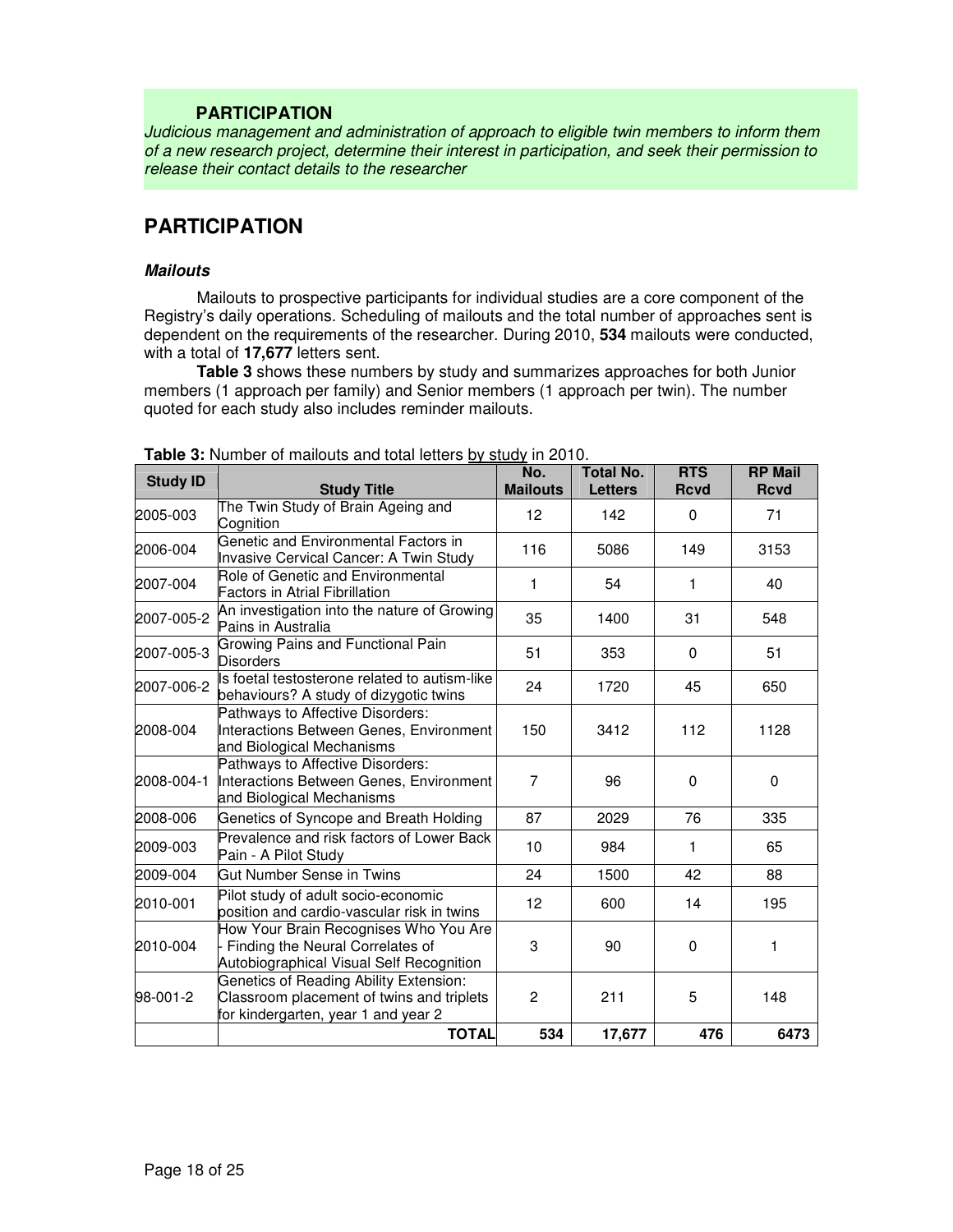# **Telephone Follow Up**

As part of its services, the ATR offers researchers the option of telephone follow-up, which can be used in conjunction with reminder letters or as a stand alone follow-up mechanism. This increasingly popular form of follow-up was used by most of the ATR actively recruiting studies during the reported period.

Telephone follow-up for studies is a significant component of the day-to-day work of Registry staff. The number of hours and resulting phone calls for study phone follow-up are outlined in **Table 4**. Please note these figures do not include telephone calls and hours spent tracing twins who have changed address.

A steady increase in researchers requesting Telephone Follow Up and the Registry's adoption of a Verbal Response protocol, where a twin gives agreement over the telephone regarding their willingness to participate in a study, has reduced the number of follow up mailouts and approaches required.

| Study No.  | <b>Study Name</b>                                                                                                          | <b>No. Phone</b><br>Calls | <b>Total</b><br><b>Hrs</b> | <b>Total Hrs</b><br>Chargeable |
|------------|----------------------------------------------------------------------------------------------------------------------------|---------------------------|----------------------------|--------------------------------|
| 2010-001   | Pilot study of adult socio-economic position and cardio-<br>vascular risk in twins                                         | 494                       | 34                         | 32.9                           |
| 2010-004   | How Your Brain Recognises Who You Are - Finding the<br>Neural Correlates of Autobiographical Visual Self<br>Recognition    | 115                       | 11.5                       | 11.3                           |
| 98-001-2   | Genetics of Reading Ability Extension: Classroom<br>placement of twins and triplets for kindergarten, year 1<br>and year 2 | 160                       | 13                         | 11.8                           |
| 2004-007   | Risk factors for the development of eating disorder<br>phenotypes and endophenotypes in adolescent twins                   |                           | 0.5                        | 0.5                            |
| 2005-003   | The Twin Study of Brain Ageing and Cognition                                                                               | 93                        | 17.4                       | 16.9                           |
| 2006-004   | Genetic and environmental factors in invasive cervical<br>cancer: a twin study                                             | 7127                      | 626.9                      | 580.6                          |
| 2007-004   | Role of genetic and environmental factors in atrial<br>fibrillation                                                        | 21                        | 4                          | 4                              |
| 2007-005   | An investigation into the nature of Growing Pains in<br>Australia                                                          | 1205                      | 97.7                       | 91.5                           |
| 2007-006-2 | Is foetal testosterone related to autism-like behaviours?<br>A study of dizygotic twins                                    | 1329                      | 109.5                      | 102.3                          |
| 2008-002   | Genes, Diabetes Mellitus and Dementia                                                                                      |                           | 0.2                        | 0.2                            |
| 2008-004   | Pathways to Affective Disorders: Interactions between<br>Genes, Environment and Biological Mechanisms                      | 4835                      | 567.6                      | 519.2                          |
| 2008-004-1 | The Emotional Well-being project phase 2                                                                                   | 57                        | 5.2                        | 5.2                            |
| 2008-006   | Genetics of Syncope and Breath Holding                                                                                     | 1510                      | 145.7                      | 136.9                          |
| 2009-003   | Prevalence and risk factors of Lower Back Pain - A Pilot<br>Study                                                          | 136                       | 14.5                       | 13.3                           |
| 2009-004   | Gut Number Sense in Twins                                                                                                  | 52                        | 4.5                        | 4.35                           |
|            | <b>Total</b>                                                                                                               |                           | 1658.6                     | 1537.2                         |

| <b>Table 4:</b> Number of calls and hours spent on the calls by the ATR staff in 2010. |  |  |
|----------------------------------------------------------------------------------------|--|--|
|----------------------------------------------------------------------------------------|--|--|

# **Response Rates**

The overall response rate for a study is defined as the number of 'Positive ("Yes")' and 'Negative ("No")' responses over the total number of twin members approached. The 'Response Rate' (RR) is an important statistical element in the interpretation of research results and as such, the ATR aims to obtain a response from as many members approached as possible. **Table 5** shows response rates for most active studies.

Response rates to Registry mailouts appear to be higher for those studies approaching either families with young twins (under 18 years old) or older, adult twins (40 years and older). Twins between the ages of 18 and 40 years have the highest 'NR (Nil Response obtained)' and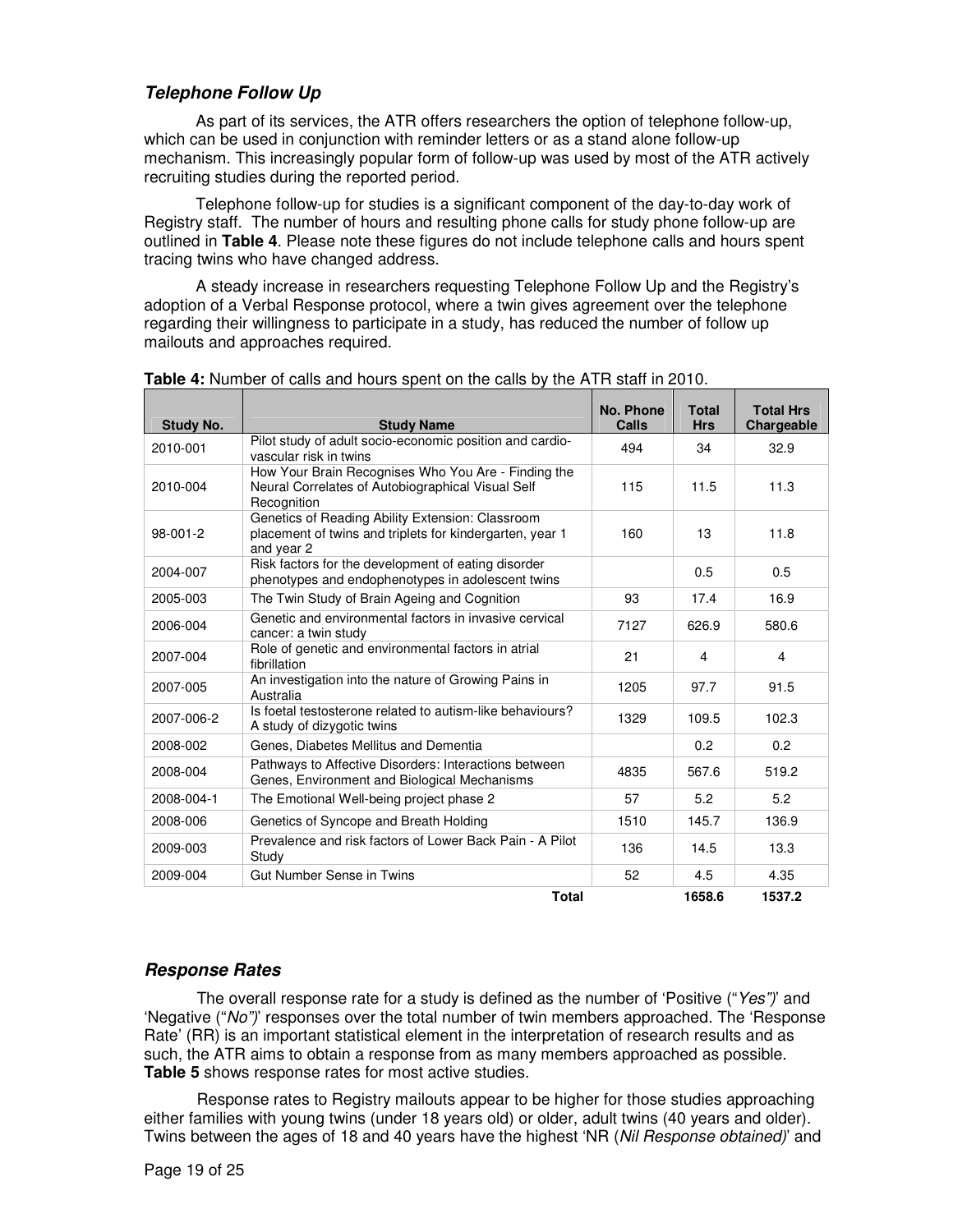'Negative' RR and are the most difficult group for which to maintain current contact information. 'Negative' RR also include twins who are ineligible to participate in a study based on the criteria set by researchers, for example, where the member does not display a particular trait or does/does not suffer from a particular disease.

| <b>Study ID</b>    | <b>Study Name</b>                                                                                                                                 | <b>Total</b><br><b>RR</b> | <b>Positive</b><br><b>RR</b> | <b>Negative</b><br><b>RR</b> | <b>NR</b><br><b>RR</b> | <b>Total Pairs</b><br>Approached | <b>Total</b><br><b>Responses</b> |
|--------------------|---------------------------------------------------------------------------------------------------------------------------------------------------|---------------------------|------------------------------|------------------------------|------------------------|----------------------------------|----------------------------------|
| 81-001             | Teeth and Faces of Young Australian<br>Twins                                                                                                      | 100<br>$\%$               | 100%                         | 0%                           | 0%                     | 49                               | 49                               |
| 94-005-2           | Genetic and Environmental<br>determinants of mammographic<br>density: A twins and sisters study                                                   | 91%                       | 46%                          | 40%                          | 9%                     | 2656                             | 2420                             |
| 96-001             | Bone mass in adolescent male-male<br>and male-female twin pairs                                                                                   | 49%                       | 16%                          | 31%                          | 51%                    | 1006                             | 495                              |
| 96-009             | Twin Studies of the genetics of<br>osteoarthritis and osteoporosis                                                                                | 69%                       | 31%                          | 30%                          | 31%                    | 1211                             | 830                              |
| 97-001-3           | Morphological and Spectroscopic<br>Study of Monozygotic Twins<br>Discordant for Epilepsy                                                          | 50%                       | 15%                          | 31%                          | 50%                    | 377                              | 187                              |
| 2004-001           | Tooth Emergence and Oral Health in<br>Twins and Their Families                                                                                    | 82%                       | 68%                          | 14%                          | 18%                    | 485                              | 398                              |
| 2004-003           | The Effect of Anti-Epileptic<br>Medications on Bone Mineral Density,<br>Balance and Fracture Risk - A Twin<br>and Sibling Study                   | 41%                       | $1\%$                        | 40%                          | 59%                    | 3543                             | 1463                             |
| 2004-004           | 1. Cross-sectional, within-pair<br>comparison of smoking discordant<br>twins. 2. Smoking cessation and<br>indices of bone health: a co-twin trial | 75%                       | 4%                           | 69%                          | 25%                    | 3036                             | 2268                             |
| 2008-002           | Genes. Diabetes Mellitus and<br>Dementia                                                                                                          | 96%                       | 42%                          | 51%                          | 4%                     | 177                              | 170                              |
| 2010-004           | How Your Brain Recognises Who You<br>Are - Finding the Neural Correlates of<br>Autobiographical Visual Self<br>Recognition                        | 33%                       | 12%                          | 11%                          | 67%                    | 93                               | 31                               |
| 2005-002           | Molecular Genetics of Inattention in<br>Australia                                                                                                 | 77%                       | 35%                          | 39%                          | 23%                    | 1337                             | 1030                             |
| 2005-003           | The Twin Study of Brain Ageing and<br>Cognition                                                                                                   | 95%                       | 45%                          | 49%                          | 5%                     | 992                              | 943                              |
| 2005-<br>$003-1$   | The Twin Study of Brain Ageing and<br>Cognition - Phase 2                                                                                         | 100<br>$\%$               | 76%                          | 24%                          | 0%                     | 212                              | 212                              |
| 2006-004           | Genetic and environmental factors in<br>invasive cervical cancer: a twin study                                                                    | 82%                       | 41%                          | 30%                          | 18%                    | 4607                             | 3797                             |
| 2007-004           | Role of genetic and environmental<br>factors in atrial fibrillation                                                                               | 78%                       | 36%                          | 40%                          | 22%                    | 936                              | 726                              |
| 2007-<br>$005 - 2$ | An investigation into the nature of<br>Growing Pains in Australia.                                                                                | 37%                       | 22%                          | 15%                          | 63%                    | 2906                             | 1070                             |
| 2007-<br>$005 - 3$ | Growing Pains and Functional Pain<br><b>Disorders</b>                                                                                             | 48%                       | 48%                          | $0\%$                        | 52%                    | 483                              | 232                              |
| 2007-<br>006-2     | Is foetal testosterone related to<br>autism-like behaviours? A study of<br>dizygotic twins                                                        | 45%                       | 35%                          | $9%$                         | 55%                    | 1720                             | 770                              |
| 2008-004           | Pathways to Affective Disorders:<br>Interactions between Genes,<br>Environment and Biological<br>Mechanisms                                       | 77%                       | 27%                          | 44%                          | 23%                    | 3342                             | 2570                             |
| 2008-<br>$004 - 1$ | The Emotional Well-being project<br>phase 2                                                                                                       | 83%                       | 56%                          | 14%                          | 17%                    | 81                               | 67                               |
| 2008-006           | Genetics of Syncope and Breath<br>Holding                                                                                                         | 73%                       | 12%                          | 60%                          | 27%                    | 2157                             | 1567                             |
| 2009-003           | Prevalence and risk factors of Lower<br>Back Pain - A Pilot Study                                                                                 | 66%                       | 36%                          | 7%                           | 34%                    | 494                              | 324                              |
| 2009-004           | Gut Number Sense in Twins                                                                                                                         | 21%                       | 6%                           | 6%                           | 79%                    | 1997                             | 429                              |

**Table 5:** Study response statistics to date for most active studies (ongoing and recruiting).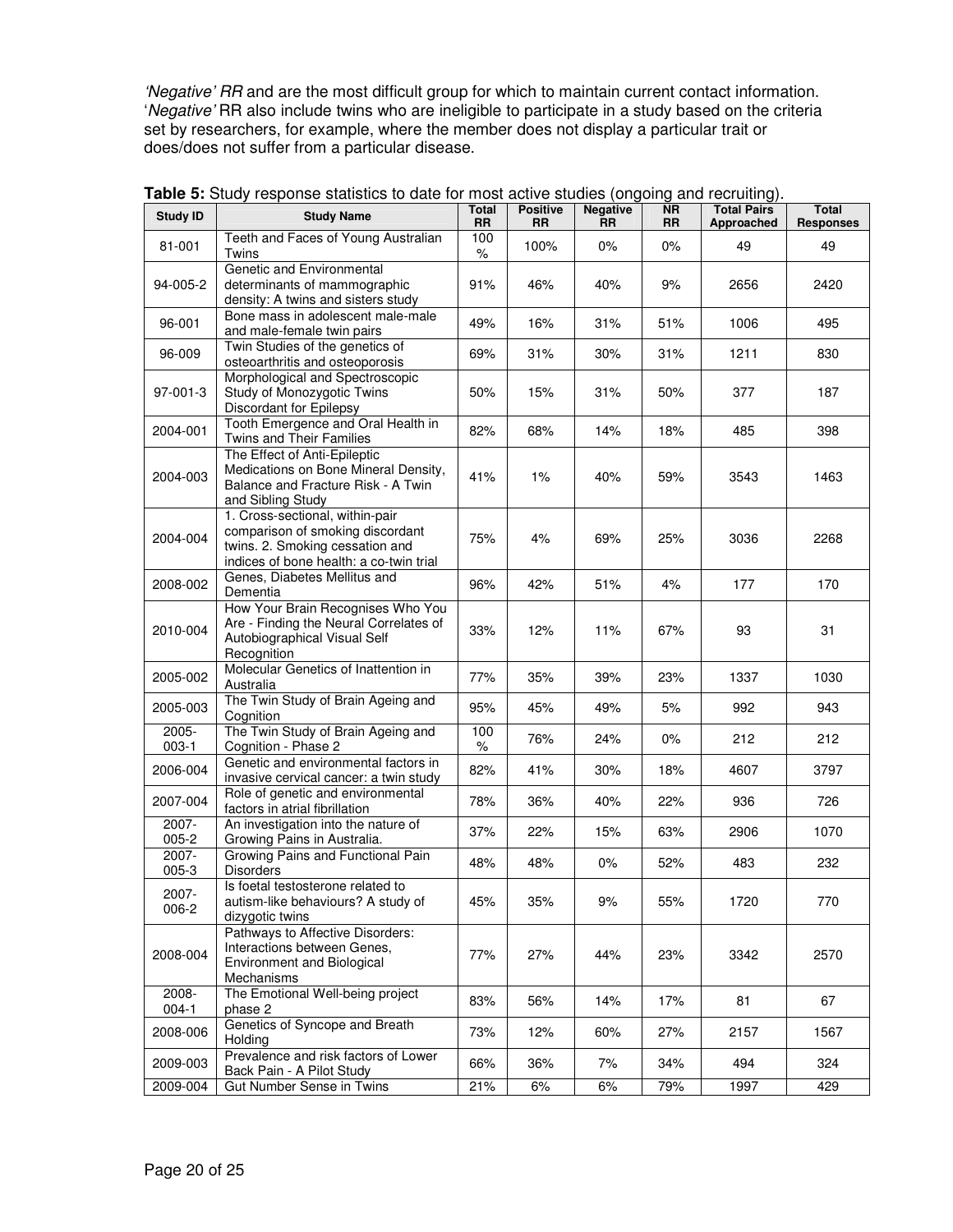# **Adverse Effects and Complaints**

The ATR takes any complaint from members seriously and endeavours to promptly resolve the issue presented. The ATR requires all adverse effects and complaints to be communicated to ATR Management.

During the reporting period, one ATR member filed a complaint to the Registry about a study facilitated by ATR. ATR ensured the resolution of this complaint was carried out by the study in a timely manner.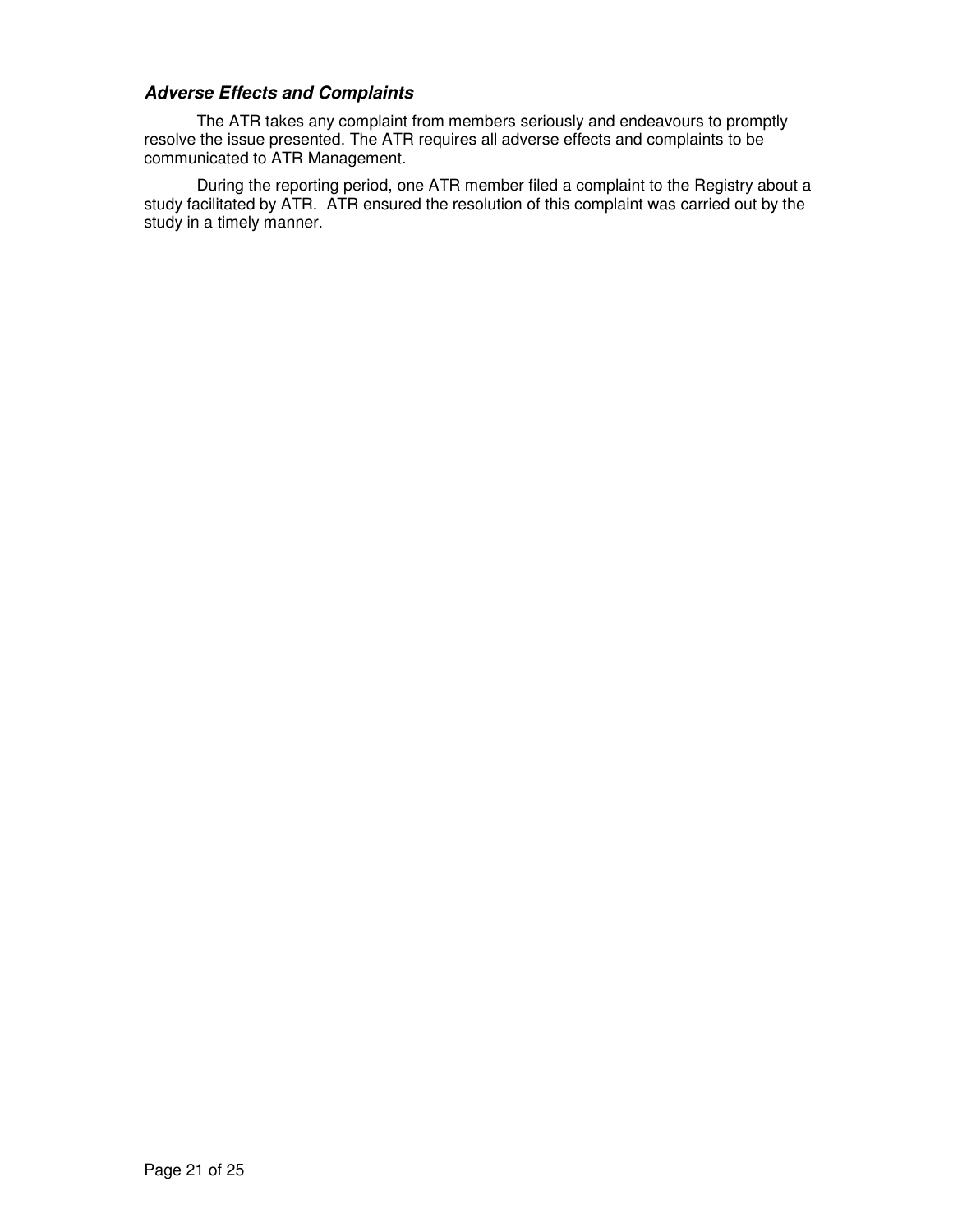### **VALUE-ADD**

Development of projects and programs to value-add to twin research in Australia

# **VALUE-ADD**

### **Quality Improvement Project**

In response to the NHMRC's requirement for stakeholder feedback, the ATR implemented a Quality Assurance (QA) Program in 2006 that incorporates stakeholder satisfaction feedback, monitors the quality of service delivery to twin members and researchers, and identifies critical points during the implementation and roll out of a research project where reflection and forward planning are important to maintain quality. The ATR has two major stakeholders: twin members and researchers working with the ATR.

The 2010 Annual Researcher Satisfaction survey was administered as part of the Annual Progress Report submitted by researchers. It requested feedback relating to the previous 18 months on:

(1) overall satisfaction with the researchers' communication with the ATR;

(2) overall satisfaction with the services that the ATR provided; and

(3) the value of the contribution that the ATR made to the overall research project

Responses were recorded as 1 - Unsatisfactory / 2 - Satisfactory / 3 - Good / 4 - Very Good / 5 - Excellent

We received feedback from 37 research groups. Overall, researchers were very satisfied with the communication and service provided by the ATR and the contribution the ATR has made to their project (**Figure 13**).

**Figure 13**. Overall satisfaction scores from researchers, evaluating communication with ATR, and service and contribution provided by the Registry.

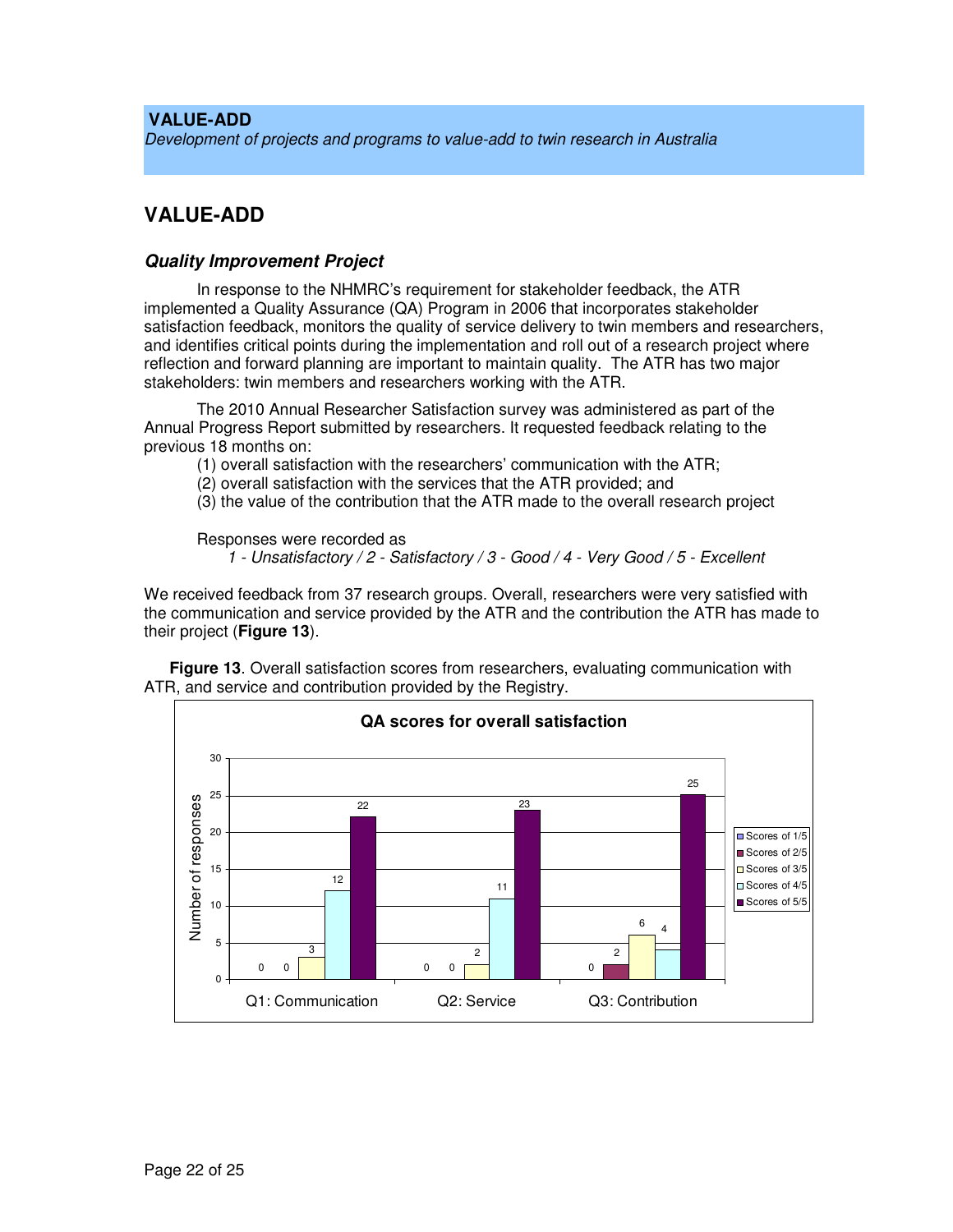# **ATR Data Index Project**

To accomplish the ATR's goal of making previously collected data and biospecimens available for re-use by other groups and to fostering new collaborations, the Registry created a web-based, searchable index of questions and topics covered by all previous studies conducted via the ATR. The index was launched in 2009 and it is accessible at http://www.twins.org.au/study\_index/BasicSearch.php.

On this webpage, users can conduct searches based on keywords and specific criteria. A search generates a list of all previous studies matching the search items, including ATR study ID number, study title, Investigator/s, host institution/s, year/s study conducted, and study status (completed, in progress, etc). Advanced searches return the types of twins approached for each study (e.g. MZ/DZ; male/female; adult/junior combinations); any questionnaires or tests administered; and any other measures or samples taken. Records can be systematically reviewed and checked against existing hard copy files to ensure listings are complete.

Researchers interested in utilising these existing data contact the Registry initially, who then fosters a link with the originating research group.

# **The Ark**

In 2010, the ATR became a collaborative development partner for The Ark, an international project based at the University of Western Australia. The Ark aims to build highquality open source software information management system for the medical research community. The ATR assists in both the design and development of The Ark's registry and study management components. The Ark suite of informatics tools will be used by the ATR in the day-to-day operation and will also be made available to researchers conducting twin research. Software modules to support recruitment, subject management, electronic questionnaires, phenotypic and genotypic data management and biospecimen management will be made available along with a comprehensive set of reporting and data extraction tools.

Access to the ATR hosted instance of The Ark software will minimise the need for researchers to develop and host software to manage their studies. Researchers will be able to install separate local copies of The Ark software to support single studies or whole institutions, depending on their needs.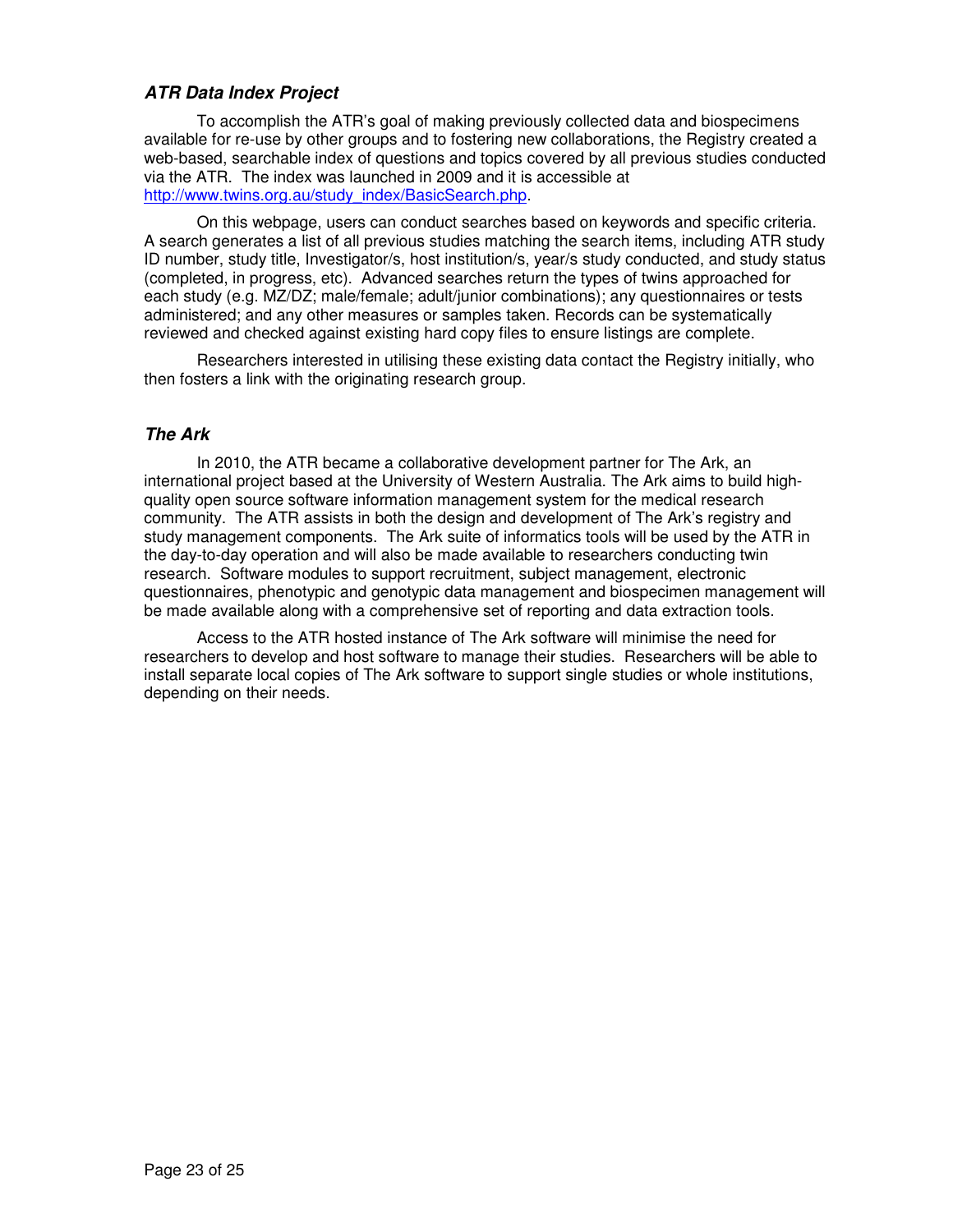### **GOVERNANCE**

Governance of the ATR in a fair, transparent and equitable manner

# **GOVERNANCE**

### **ATR Management**

As of 31 December 2010, the ATR Management comprised:

- Prof John Hopper, Director, Australian Twin Registry; NHMRC Senior Principal Research Fellow; Director (Research), Centre for MEGA Epidemiology, University of Melbourne
- Dr Debra Foley, Deputy Director (Research), Australian Twin Registry; ORYGEN Research Centre
- Prof. Paul White, Deputy Director (Informatics), University of Western Australia
- Nick de Klerk, Director, Western Australia Twin Child Health (WATCH)
- Mr Vincent Pollaers, Chair, Advisory Board
- Kate Murphy, ATR Coordinator
- Emily England, ATR Senior Project Officer
- Shaie O'Brien, ATR Project Support Officer

Any member of ATR Management with a potential conflict of interest is required to declare this interest prior to any relevant discussions. Persons with a conflict of interest in any study are excluded from review or application approval processes of that study.

Members of the Advisory Committee are available to help act as independent reviewers. In the event that the Director or Deputy Director is involved in a study as a researcher, they take no part in the approval process. If both are involved or unavailable, an independent person is brought in to oversee the processing of the application.

# **Advisory Board and Charter**

In 2010, the Advisory Board members were:

- Mr Vincent Pollaers (Chair, Twin Representative, New South Wales)
- Mrs Ann Marie Harli (AMBA Representative, Victoria)
- Dr. Keith Horsley (Australian Institute of Health and Welfare, Retired)
- Dr. Paul Jelfs (Australian Bureau of Statistics, Australian Capital Territory)
- A/Professor Paul Lancaster (University of Sydney, Retired)
- Mr William Mackerras (Twin Representative, Australian Capital Territory)
- Professor Margaret Otlowski (University of Tasmania, Tasmania)
- Professor David Ravine (Western Australian Institute of Medical Research, Western Australia)

• A/Professor David Whiteman (Queensland Institute of Medical Research, Queensland) Ex-officio:

- Professor John Hopper (Director, ATR, University of Melbourne)
- Dr Debra Foley (Deputy Director, ATR, ORYGEN Research Centre)
- Prof. Paul White, Deputy Director (Informatics), University of Western Australia